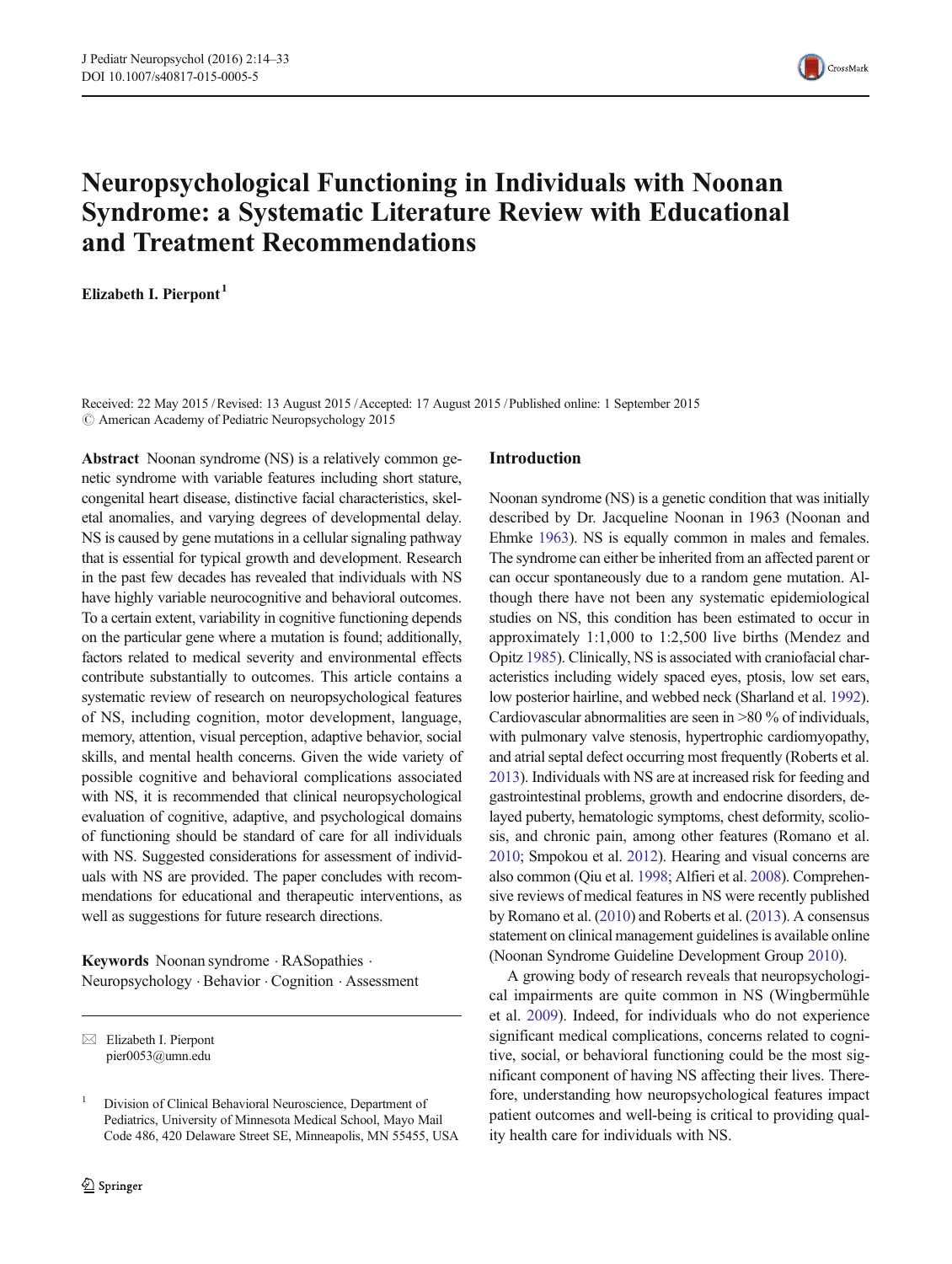The purpose of the current paper is to provide an up-to-date review of the literature on neurocognitive and behavioral functioning in individuals with NS and to discuss the implications of these findings for clinical assessment practices. The paper begins with a brief overview of the molecular genetic basis of NS as well as a review of known neurological features, in order to provide the reader with a basic understanding of how biological mechanisms contribute to this unique disorder. Next, a comprehensive literature review is presented, covering each of the major domains of neuropsychological functioning. This review is followed by a section describing suggested considerations for neuropsychological assessment of individuals with NS. Recommendations for educational support and treatment of neuropsychological concerns are also offered. Although there have not yet been any clinical trials in NS targeting neurocognitive endpoints, there are a number of recommendations that can be formulated based on what is known about the medical and behavioral phenotype in NS and empirically supported interventions for individuals with similar conditions. Finally, proposals for future research directions are reviewed.

## Molecular Genetic Basis of Noonan Syndrome: a Brief **Overview**

NS belongs to a family of related genetic syndromes that are referred to as the "RASopathies." This term was derived because each of the RASopathy syndromes is caused by gene mutations that result in dysregulated activity of "Ras" proteins or related molecules. Ras proteins are important for normal functioning of cells throughout the body (Rauen [2013](#page-18-0)). These proteins operate within a cellular signaling pathway known as the Ras mitogen-activated protein kinase (MAPK) signaling pathway. This signal transduction pathway plays an essential role in embryonic and postnatal development. NS is caused by germline mutations in one of several genes that encode protein components or regulators within the RAS-MAPK pathway (Tartaglia et al. [2011](#page-19-0); Aoki et al. [2013](#page-16-0)). Notably, gene mutations affecting other components of the RAS-MAPK pathway are known to cause several related genetic disorders, including neurofibromatosis type 1 (NF1), Legius syndrome, Costello syndrome, and cardiofaciocutaneous (CFC) syndrome. Due to a shared mechanism of dysregulation in the RAS-MAPK signaling pathway, these conditions have overlapping clinical features. The various genes that are associated with each of the RASopathies are listed in Table [1](#page-2-0), along with the chromosome where each gene is located.

Although the different gene mutations that cause NS tend to result in similar sets of clinical features, a few specific variants have been associated with unique "Noonan-like" phenotypes. One variant causes a specific pattern of features that includes freckle-like skin markings ("lentigines") and is referred to as Noonan syndrome with multiple lentigines (NSML; formerly known as LEOPARD syndrome). This disorder is allelic to NS

and caused by specific mutations in the same genes, specifi-cally in PTPN11 or RAF1 (Rauen [2013\)](#page-18-0). Another variant is caused by mutations in the SHOC2 gene and results in a phenotype that has been described by the term Noonan-like syndrome with loose anagen hair (NS/LAG) (Cordeddu et al. [2009](#page-16-0)). The fact that different RASopathy genes can be associated with multiple disorders, or with a unique presentation of a disorder, underscores the complexity of the molecular genetic basis of NS. Indeed, the clinical presentation of NS and related disorders can vary widely across generations within a family (Bertola et al. [2004](#page-16-0)) and can also change considerably across an individual's lifespan. These findings suggest that a great deal of the variability in how a person expresses a RASopathy syndrome depends on factors other than the individual's specific genotype.

## Neurological Features

Neurological conditions can occur in NS but are not a principal feature. Seizure disorders have been reported to occur in 10–13 % of affected individuals (Shaw et al. [2007\)](#page-18-0). Multiple subtypes of seizures are possible, including generalized seizures, temporal lobe epilepsy, and febrile seizures (Sharland et al. [1992](#page-18-0)). Although craniofacial characteristics are associated with NS (e.g., widely spaced eyes, ptosis, triangular shaped face, low set ears, low hairline), the available research suggests that significant structural brain abnormalities are rare. Several case studies have reported an association between NS and Chiari I malformations. Chiari I malformations are a brain anomaly involving the inferior displacement and herniation of the cerebellar tonsils through the foramen magnum into the cervical canal. In studies of adults with NS, Chiari I malformation has been self-reported in 4–20 % of participants (Smpokou et al. [2012](#page-18-0); Noonan [2005\)](#page-17-0). However, reliable statistics from imaging data are not available to convincingly determine whether individuals with NS are at heightened risk for Chiari I anomalies or whether this association is coincidental (Keh et al. [2013\)](#page-17-0). Hydrocephalus has also been described in NS, as well as a few isolated reports of structural cerebrovascular abnormalities, including cerebral arteriovenous malformations, cerebral cavernous malformations, aneurysms, and moyamoya disease (Zarate et al. [2013](#page-19-0)). For the most part, the data have been too limited to determine whether brain abnormalities can be linked to specific gene mutations in NS. As an exception, one study reported a distinct pattern of neuroanatomical abnormalities found in imaging studies of a few children with SHOC2 gene mutations, which included relative megalencephaly, mildly enlarged subarachnoid spaces, and small posterior fossa (Gripp et al. [2013\)](#page-16-0). Overall, given the absence of obvious neuroanatomical findings in most individuals with NS, it appears unlikely that the neuropsychological impairments described below can be fully explained by major structural cerebral anomalies.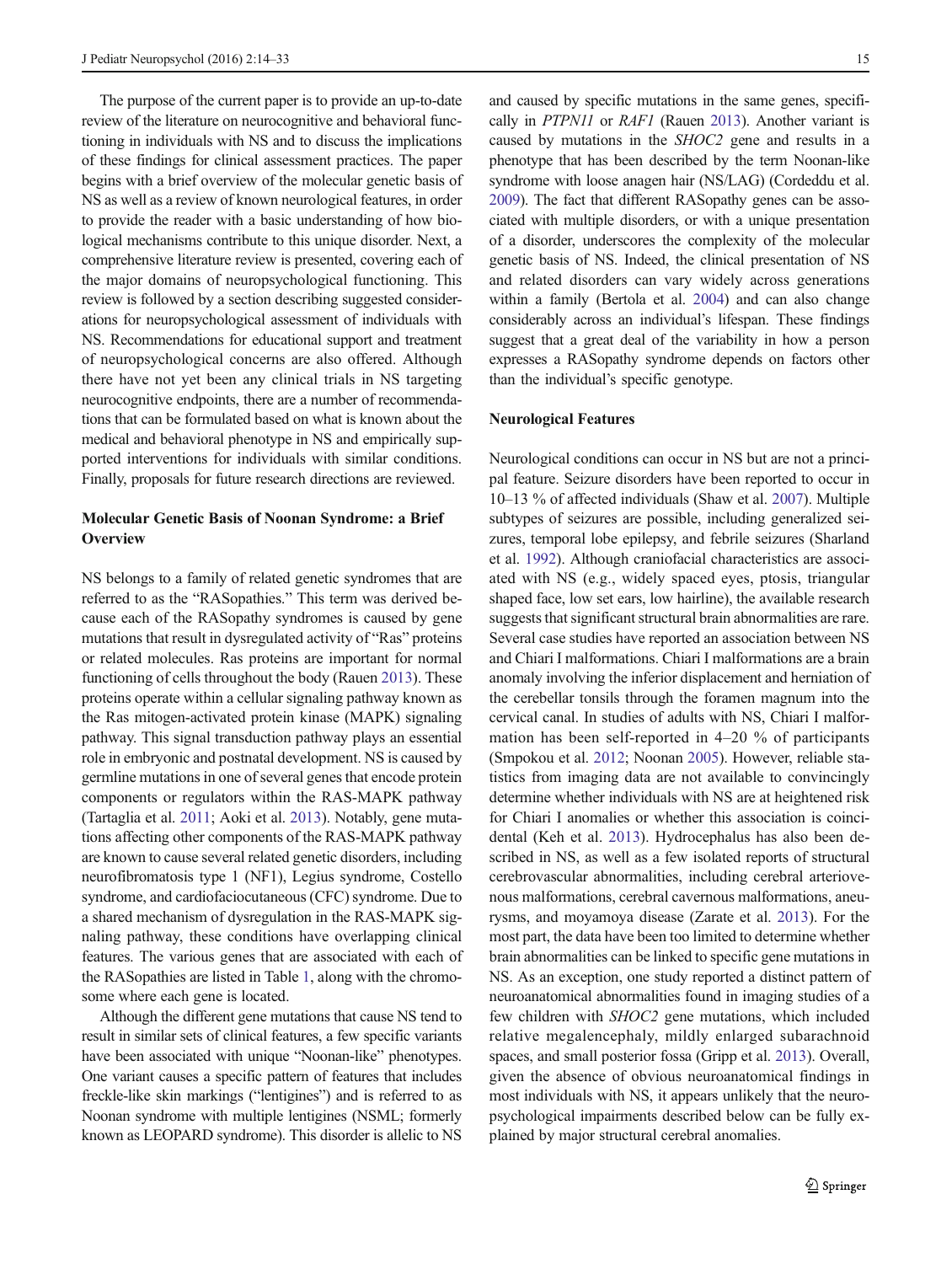<span id="page-2-0"></span>Table 1 Gene mutations associated with the "RASopathies," including Noonan syndrome and related disorders

 $\overline{a}$ 

| Gene                       | Chromosome     | Associated RASopathy condition(s)                         |
|----------------------------|----------------|-----------------------------------------------------------|
| $\mathit{BRAF}^\mathrm{a}$ | 7              | CFC syndrome                                              |
| CBL                        | 11             | Noonan syndrome                                           |
| HRAS                       | 11             | Costello syndrome                                         |
| KRAS                       | 12             | CFC syndrome; Noonan syndrome                             |
| MAP2K1ª                    | 15             | CFC syndrome                                              |
| MAP2K2ª                    | 19             | CFC syndrome                                              |
| NF1                        | 17             | Neurofibromatosis type 1                                  |
| NRAS                       |                | Noonan syndrome                                           |
| PTPN11                     | 12             | Noonan syndrome; Noonan syndrome with multiple lentigines |
| <i>RAF1</i>                | 3              | Noonan syndrome; Noonan syndrome with multiple lentigines |
| RITI                       |                | Noonan syndrome                                           |
| <i>SHOC2</i>               | 10             | Noonan-like syndrome with loose anagen hair               |
| SOS1                       | $\mathfrak{D}$ | Noonan syndrome                                           |
| <i>SPRED1</i>              | 15             | Legius syndrome                                           |
|                            |                |                                                           |

<sup>a</sup> These genes may also be associated with a Noonan syndrome phenotype in rare cases

# Materials and Methods

## Literature Review

This comprehensive review encompasses all peer-reviewed empirical group studies from the past 25 years reporting on neuropsychological and behavioral functioning of individuals with Noonan syndrome. Studies were identified through searches within the PsycINFO and PubMed databases using the term Noonan syndrome combined with the following search terms: cognition, memory, visual, attention, motor, adaptive, behavior, emotion, social, autism, and quality of life. Full-text manuscripts were obtained for relevant abstracts and reviewed by the author. Reference sections of all articles were also reviewed to identify additional studies. Searches were limited to English language articles published between the years 1991 and 2015. Articles were excluded if they were not peer-reviewed group studies describing more than three patients. Table [2](#page-3-0) includes the 19 publications that were identified which met the inclusion criteria. Although the majority of published studies on NS have examined neuropsychological functioning in children and adolescents, studies of adults with NS were also included to provide lifespan developmental context. Additionally, information from case study reports is mentioned within the review where appropriate to provide insights for which minimal data is otherwise available.

#### Intellectual Functioning

When large group comparisons are reported, intellectual abilities in children with Noonan syndrome tend to be mildly lowered as compared to unaffected children. The percentage of individuals with NS scoring in the IQ range associated with intellectual disability  $(IQ < 70)$  varies from 6 to 23 % across studies (van der Burgt et al. [1999;](#page-19-0) Pierpont et al. [2015](#page-18-0)), representing an increased risk relative to the general population. Despite this increased risk, the majority of people with NS have intellectual functioning within the average range (Pierpont et al. [2009](#page-17-0); Wingbermühle et al. [2012b](#page-19-0)). It is notable that more recent studies report somewhat higher IQ estimates (Table [3\)](#page-3-0). One possible explanation for this finding is that individuals with other RASopathy syndromes similar to NS could have been included in the earlier studies, thus contributing to lower overall IQ among the participants. As more comprehensive genetic testing for NS and other RASopathies has become available, better diagnostic precision among research samples has been possible. Regarding gender comparisons, larger studies have generally failed to find differences in intellectual functioning between boys and girls with NS (e.g., Pierpont et al. [2009\)](#page-17-0).

Published studies do not suggest a clear pattern with regard to intellectual strengths and weaknesses in NS, although many individuals do show significant discrepancies across domains. Some studies have reported that children with NS have stronger verbal reasoning abilities relative to nonverbal reasoning abilities (Pierpont et al. [2009](#page-17-0); van der Burgt et al. [1999\)](#page-19-0), whereas other studies have found the opposite pattern (D. A. Lee et al. [2005](#page-17-0)) or no significant difference between these domains (Pierpont et al. [2015](#page-18-0)). Variation in the measures used or the age range studied (see Table [3](#page-3-0)) could potentially contribute to differences in the overall cognitive profile reported in various studies. Regardless of these measurement issues, it is clear that the cognitive phenotype is not consistent across individuals, highlighting the fact that relative strengths and weaknesses in intellectual functioning must be independently assessed for any given child.

All of the published studies involving children with NS have reported that affected individuals score lower than normative samples (or a sibling comparison group) on tests of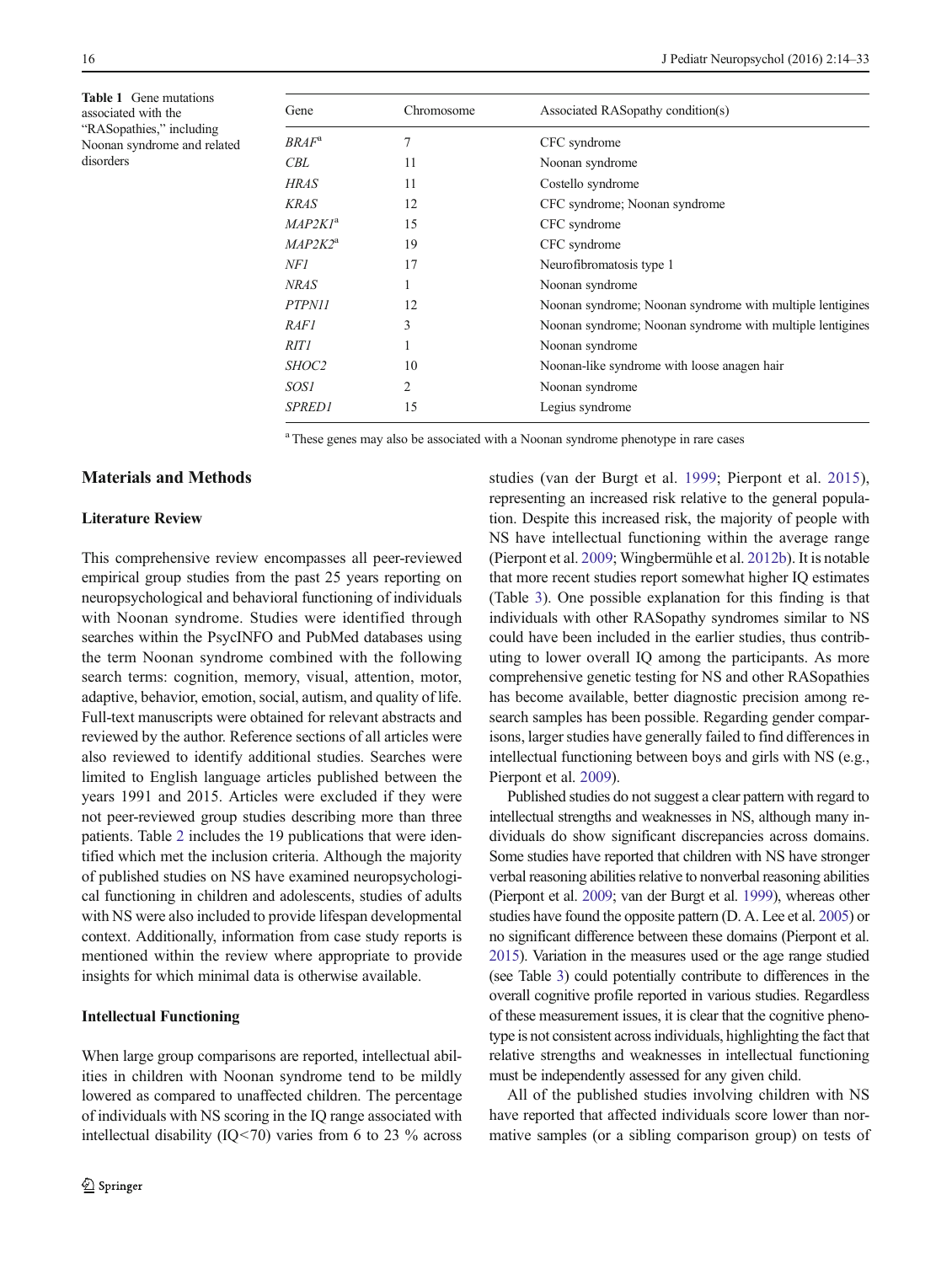<span id="page-3-0"></span>Table 2 Published research studies of neuropsychological functioning in individuals with Noonan syndrome

| Publication                 | $\boldsymbol{n}$ | Age range (years) | Domains assessed                                              |
|-----------------------------|------------------|-------------------|---------------------------------------------------------------|
| van der Burgt et al. (1999) | 35               | $7 - 18$          | Intellectual                                                  |
| Lee et al. $(2005)$         | 48               | $4 - 16$          | Intellectual, motor, social-emotional                         |
| Pierpont et al. (2009)      | 65               | $4 - 18$          | Intellectual, motor                                           |
| Cesarini et al. (2009)      | 29 <sup>a</sup>  | $<1 - 35$         | Intellectual                                                  |
| Wingbermühle et al. (2012a) | 42               | $16 - 61$         | Intellectual, visual processing, memory, executive function   |
| Pierpont et al. (2015)      | 32               | $6 - 16$          | Intellectual, attention, executive function, social-emotional |
| Alfieri et al. (2008)       | 24               | $4 - 36$          | Visual processing                                             |
| Alfieri et al. (2011a)      | 18               | $4 - 17$          | Visual processing, motor                                      |
| Pierpont et al. (2010a)     | 66               | $4 - 18$          | Speech, language, academic                                    |
| Alfieri et al. (2011b)      | 20 <sup>a</sup>  | $5 - 11$          | Memory                                                        |
| Pierpont et al. (2013)      | 29               | $6 - 16$          | Memory                                                        |
| Wood et al. (1995)          | 21               | $2 - 16$          | Social-emotional                                              |
| Sarimski et al. (2000)      | 26               | $1 - 17$          | Social-emotional                                              |
| Verhoeven et al. (2008)     | 10               | $16 - 59$         | Social-emotional, quality of life                             |
| Wingbermühle et al. (2012b) | 40               | $16 - 61$         | Social-emotional                                              |
| Alfieri et al. (2014)       | 48 <sup>a</sup>  | $2 - 21$          | Social-emotional, autism spectrum traits                      |
| Adviento et al. (2014)      | 52               | $1 - 73$          | Autism spectrum traits, adaptive functioning                  |
| Pierpont et al. (2010b)     | 67               | $1 - 24$          | Adaptive functioning                                          |
| Binder et al. $(2012)$      | 45               | $25 - 57$         | Quality of life                                               |

<sup>a</sup> Sample includes some patients diagnosed with Noonan-like disorders (NSML or NS/LAH)

intellectual ability. In contrast, there is some evidence to suggest that adults with NS may have less marked intellectual deficits. Wingbermühle et al. ([2012a\)](#page-19-0) reported no significant difference in full-scale IQ between a group of adult participants with NS and community control participants matched for age, gender, and education level. The authors noted that while the adults with NS in their cohort showed impaired performance compared with normative data, these norms did not adjust for levels of educational attainment and therefore may overestimate cognitive deficits in NS. The only intellectual subdomain in which a significant difference was found between the adults with NS, and the comparison group was in speed of information processing, which was significantly slower in the NS group. Slowed processing speed has been linked to a broad range of developmental disorders, including individuals with learning disabilities, attention problems, and mood/behavioral disorders (Willcutt et al. [2008](#page-19-0)). In both adults and children, speed of information processing is associated with maturation and structural organization of white matter tracts in the brain (Scantlebury et al. [2014](#page-18-0)). Processing speed could also be impacted by some medications which are taken by a minority of NS patients (e.g., seizure medication, chemotherapy drugs, pain relievers), although data related to historical or current medication use has not been reported alongside neurocognitive outcomes.

Theoretically, a large number of factors may contribute to the intellectual impairments that are seen in some individuals with NS. These include neurobiological risk factors arising from

| Table 3 |  | Measures used to investigate intellectual functioning in individuals with NS |  |
|---------|--|------------------------------------------------------------------------------|--|
|         |  |                                                                              |  |

| Publication                 | IQ mean (SD)     | Assessments                                                                                                                                      |
|-----------------------------|------------------|--------------------------------------------------------------------------------------------------------------------------------------------------|
| van der Burgt et al. (1999) | 86.1 (20.4)      | Ages 7–18: WISC-R, Dutch Version (van der Steene et al. 1986)                                                                                    |
| Lee et al. $(2005)$         | 84.0 (21.4)      | Ages 4–6: WPPSI-R (Wechsler 1989)<br>Ages $7-16$ : WISC-R (Wechsler 1974)                                                                        |
| Pierpont et al. (2009)      | 86.2 (18.4)      | Ages $4-18$ : DAS (Elliott 1990)                                                                                                                 |
| Cesarini et al. (2009)      | N/A <sup>a</sup> | Ages 0–4: Griffiths Mental Development Scales (Griffiths and Huntley 1996)<br>Ages 4–35: WPPSI, WISC or WAIS (Italian Version, various editions) |
| Wingbermühle et al. (2012a) | 92.2(14.7)       | Ages 16–61: WAIS-III (Wechsler 1997)                                                                                                             |
| Pierpont et al. $(2015)$    | 92.9(14.6)       | Ages 6–16: WASI (Wechsler 1999)                                                                                                                  |

<sup>a</sup> Means were reported for participant groups with specific gene mutations but not for the full sample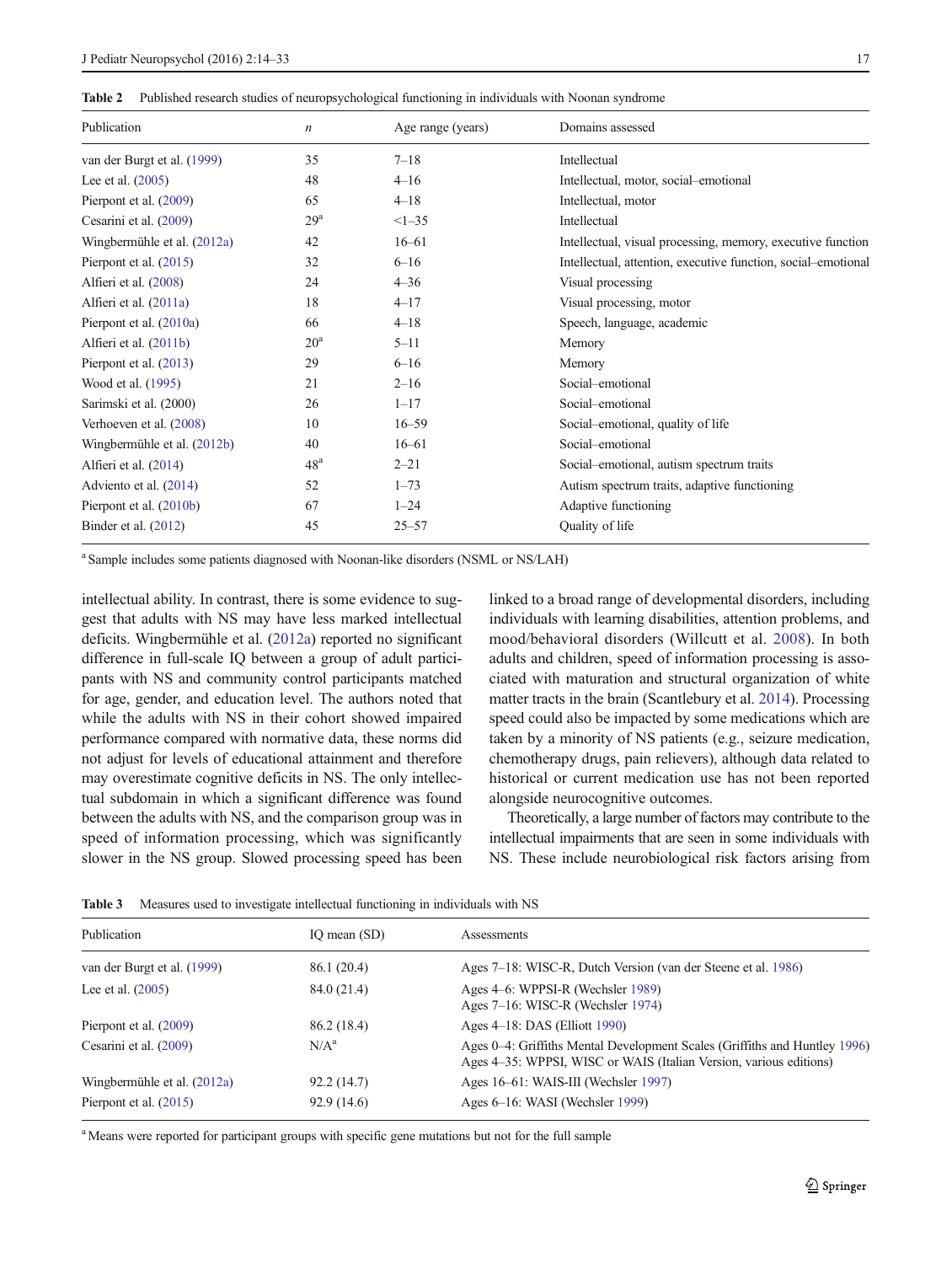altered Ras signaling, as well as medical factors associated with the syndrome (e.g., congenital heart disease, perinatal risk factors, slowed growth and nutrition, poor energy/fatigue, hearing loss). In terms of medical predictors, van der Burgt et al. [\(1999\)](#page-19-0) reported that children with a more severe physical expression of NS tended to have less favorable cognitive outcomes. In this study, children with a greater number of physical characteristics (based on a clinical severity rating involving facial features, heart disease, short stature, and chest wall abnormalities) had significantly lower verbal IQ and fluid reasoning as compared to those exhibiting fewer physical criteria. With respect to cardiac risk, Pierpont et al. ([2009\)](#page-17-0) did not find a significant association between heart disease severity ratings and verbal or nonverbal cognitive abilities in a relatively large sample of children with NS. While congenital heart disease is known to confer risk for neurocognitive deficits, intellectual impairments are most frequently seen for cyanotic conditions or those requiring open heart surgery in the neonatal period (Marino et al. [2012](#page-17-0)), which occur in a relatively small percentage of children with NS (Colquitt and Noonan [2014\)](#page-16-0). For individuals with NS who have more severe cardiac conditions requiring surgery, no studies have examined whether specific operative or postoperative factors may give rise to differences in cognition or behavior. Additionally, no studies have directly examined whether nutritional or growth factors are associated with cognitive abilities in NS. Regarding sensory functions, one study reported that hearing loss in NS was associated with greater impairments on verbal reasoning tasks (Pierpont et al. [2009\)](#page-17-0). Hearing loss is more common in children with NS than in the general population (Qiu et al. [1998\)](#page-18-0), and many individuals experience frequent ear infections in childhood (Sharland et al. [1992](#page-18-0)).

#### Motor Development

Development of fine and gross motor skills can be significantly delayed in NS, especially during infancy and preschool years. It is likely that some degree of motor delay can be ascribed to health-related features of NS that affect physical development, which include hypotonia (weak muscle tone), failure to thrive, congenital heart disease, and skeletal anomalies (Tartaglia et al. [2011](#page-19-0)). Regarding developmental milestones, a large natural history study reported that the average age at which children with NS are able to sit unsupported is around 10 months, and average age for first walking is 21 months (Sharland et al. [1992](#page-18-0)). In a study involving caregiver report of adaptive functioning, children with NS ages 1–6 years were found to have greater delays in motor skills relative to communication and social skills (Pierpont et al. [2010b\)](#page-18-0). Gross motor skills were more significantly delayed than fine motor skills.

Motor skills continue to be affected throughout childhood and adolescence. Lee et al. [\(2005\)](#page-17-0) administered a motor and manual skills test battery to a set of school-aged children with NS and reported that 51 % of the sample scored in the range

indicating presence of developmental coordination disorder. In another study of school-aged children, 75 % performed in the impaired range on a motor assessment battery which measured manual dexterity, ball skills, and balance (Alfieri et al. [2011a](#page-16-0)). Pierpont et al. ([2009\)](#page-17-0) reported that manual motor speed and dexterity was severely impaired (>2 SD below the mean) in 34 % and below average (>1 SD below the mean) in 72 % of preschool and school-aged children with NS who were assessed using the Purdue Pegboard test (Tiffen [1968\)](#page-19-0). In this study, manual dexterity was found to be significantly correlated with both verbal and nonverbal intellectual functioning. Taken together, these studies suggest that coordination and fine motor problems may be one of the most common neuropsychological deficits among individuals with NS and that performance on motor and cognitive tasks is interrelated.

## Visual Processing

Problems with visual perception and processing appear to be common in NS, although few studies have examined these abilities independent of motor ability. NS is associated with a number of ocular anomalies. These include external features (e.g., ptosis, widely spaced eyes, downward-slanting palpebral fissures) as well as conditions like strabismus and nystagmus (Marin et al. [2012\)](#page-17-0). Refractory errors affect about 2/3 of individuals with NS (Lee et al. [1992\)](#page-17-0). Alfieri et al. [\(2008](#page-16-0)) administered examinations of visual function to 24 individuals with NS or NSML and reported abnormal results on 83 % of the tests involving ocular movements, acuity, and stereopsis. Another study assessed school-aged children with NS using computerized tests of visual processing abilities involving form and motion coherence (Alfieri et al. [2011a\)](#page-16-0). Children with NS performed significantly worse on tests of form coherence (39 % impaired) relative to motion coherence (11 % impaired). With regard to the neural basis of this finding, the authors suggested that children with NS may have greater difficulties with ventral stream processing ("what" pathway used for object identification) compared with dorsal stream processing ("where" pathway used for spatial processing).

A few studies have examined visual–motor integration skills in children with NS. One study reported that 33 % of children with NS or NSML had significant impairment, and 48 % had minor impairment on a standard visual–motor integration task requiring the examinee to copy a set of increasingly complex geometric shapes (Alfieri et al. [2008](#page-16-0)). In this study, it was not possible to determine whether the impaired performance of some children was related to difficulties with visual perception, motor impairment, or a combination of these skills. In adults with NS, visual–motor integration was assessed using the copy trial of the Rey-Osterreith Complex Figure Test (Rey [1941](#page-18-0)). Adults with NS performed equivalently on this task to adults in a comparison group (Wingbermühle et al. [2012b\)](#page-19-0).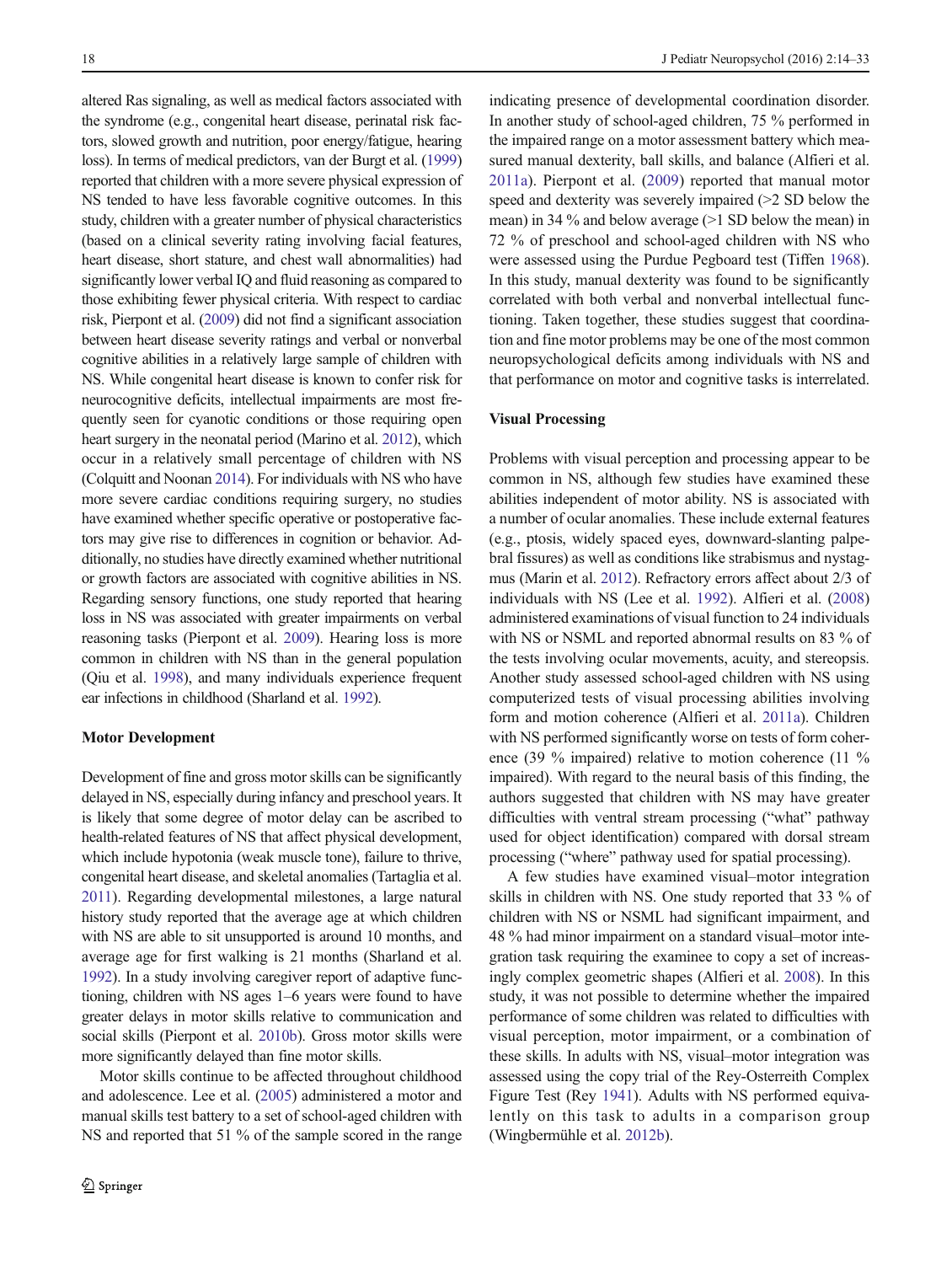#### Speech and Language

In terms of speech and language milestones in young children with NS, average age at first word has been reported to be around 15 months (Pierpont et al. [2010b\)](#page-18-0), with simple twoword phrases emerging around 31–32 months (Sharland et al. [1992;](#page-18-0) Sarimski [2000\)](#page-18-0). Significant feeding difficulties affect about 75 % of children with NS (e.g., poor suck/swallow, gagging, reflux, recurrent vomiting, food refusal, and intestinal dysmotility) and often generate referrals to a speechlanguage pathologist or feeding specialist (Shah et al. [1999](#page-18-0); Romano et al. [2010](#page-18-0)). Parent reports of adaptive functioning indicate that expressive language skills tend to develop more slowly than receptive language skills in infants and preschool children with NS (Pierpont et al. [2010b](#page-18-0)). A majority of children with NS (70 %) receive speech/language therapy, and about half (48 %) use simplified sign language as a means of communication or as a supplement to speech at some point in development (Pierpont et al. [2010a\)](#page-17-0).

Communication skills of school-aged individuals with NS were investigated by Pierpont et al. [\(2010a](#page-17-0)), who completed extensive speech and language evaluations in a large group of children and adolescents. Performance on standardized language assessments was lower than expected based on normative data, with 30 % of participants showing evidence of language impairment (i.e., scoring <10th percentile in receptive and/or expressive language ability). Articulation impairment was evident among 20 % of the children and was found to be modestly correlated with language ability. This study identified several cognitive factors that were associated with language development in NS. Measures of nonverbal intellectual functioning and phonological memory emerged as the strongest predictors of language competence. Additionally, children who passed an audiological screening also scored higher on tests of language and articulation than those who had abnormal audiological test results, suggesting that hearing loss or poor auditory processing may be important risk factors affecting speech-language development in children with NS.

Problems with language development appear to be associated with delayed development of academic skills in children with NS. Reading and spelling skills have been reported to be strongly correlated with both language ability, phonological memory, and nonverbal cognitive ability in this population (Pierpont et al. [2010a](#page-17-0)). Preliminary evidence also suggests that social aspects of language may be affected in NS. In the study by Pierpont et al. [\(2010a\)](#page-17-0), 60 % of children with NS were rated as having probable pragmatic language impairments based on parent ratings on a standardized measure. Notably, male participants were significantly more likely to have pragmatic language deficits than female participants. Studies employing direct assessment of pragmatic language and social communication in individuals with NS are greatly needed.

#### Memory

Memory formation and consolidation has become an area of particular interest in the field of RASopathies research. Molecules in the RAS-MAPK pathway are known to be essential for regulating brain plasticity, including processes necessary for memory stability (Davis and Laroche [2006](#page-16-0)). Animal models have demonstrated that mutations mimicking those in NS result in deficits in long-term memory formation in the hippocampus or analogous regions and are associated with learning deficits (Pagani et al. [2009](#page-17-0); Lee et al. [2014](#page-17-0)). As a result, there has been increased attention in trying to understand whether learning deficits may be reversed or attenuated using pharmacological treatments or alternative learning methods that capitalize on our understanding of the mechanisms interfering with memory encoding and consolidation.

A handful of studies have examined specific learning and memory processes in people with NS. Alfieri et al. [\(2011b](#page-16-0)) reported that 50 % of a cohort of children with genetically confirmed NS demonstrated impaired performance on a verbal free recall task, whereas only 5–20 % demonstrated impairments on visual and spatial recognition memory tasks. Although results of this study suggest that some aspects of memory may be disproportionately affected in NS, it is unclear from this data whether deficits on the verbal task were due to the retrieval (i.e., free recall) demands or the verbal nature of the task. In a study by Pierpont et al. [\(2013](#page-18-0)), children with NS were administered tests of verbal, visual, and working memory from a standardized memory battery (WRAML-2; Sheslow and Adams [2003](#page-18-0)). Results indicated a relative strength on verbal memory tasks compared with visual memory and working memory tasks. Furthermore, within the verbal tasks, a significant advantage was seen in delayed recognition memory relative to delayed recall memory. These results are consistent with the finding from Alfieri et al. ([2011b](#page-16-0)) that verbal free recall tasks that depend heavily on prefrontal–hippocampal networks are more challenging for children with NS than recognition tasks that rely on more distributed temporal cortical regions. Interestingly, Wingbermühle et al. ([2012b\)](#page-19-0) did not find significant deficits among adults with NS as compared to a comparison group with respect to verbal delayed recall on a list-learning task or delayed visual recall as measured by the Rey-Osterreith Complex Figure Test (Rey [1941](#page-18-0)). This finding suggests that memory problems may not be evident in adulthood, at least not relative to individuals with equivalent education levels. It is also possible that adults with NS may be more apt to use compensatory strategies to overcome learning and memory deficits.

#### Attention and Executive Functioning

Emerging research suggests that problems with attention and related functions are likely to be one of the most common neuropsychological impairments in children with NS, as has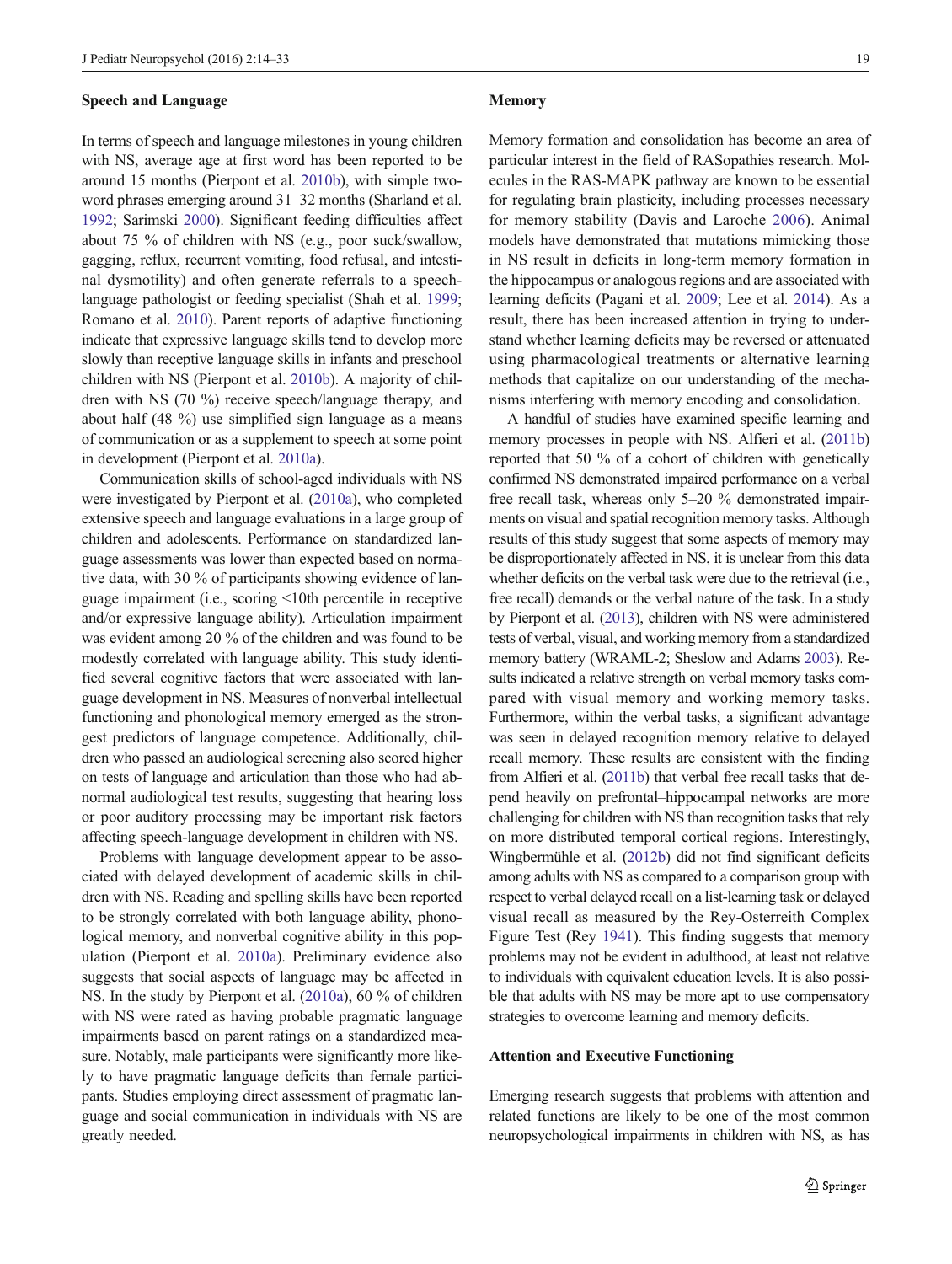been found to be the case in other RASopathies such as NF1 (e.g., Isenberg et al. [2012](#page-17-0); Payne et al. [2011](#page-17-0); Galasso et al. [2014\)](#page-16-0). Earlier studies using parent report measures such as the Child Behavior Checklist have noted children with NS showed greater difficulties related to attention and hyperactivity relative to comparison groups or normative data, although statistically significant differences were not always reported (van der Burgt et al. [1999;](#page-19-0) Wood et al. [1995;](#page-19-0) D. A. Lee et al. [2005](#page-17-0); Sarimski [2000](#page-18-0); Alfieri et al. [2014](#page-16-0)). More recently, Pierpont et al. [\(2015\)](#page-18-0) compared a cohort of children with NS with a sibling comparison group on a range of measures examining attention skills. Relative to their unaffected siblings, children with Noonan syndrome had higher rates of past ADHD diagnosis (31 %). Additionally, parent ratings of ADHD symptoms were significantly higher in the children with NS when using both DSM criteria-based and broadband behavior scales. On direct behavioral measures assessing auditory attention, sustained attention, and response inhibition, children with NS showed significant impairments compared with unaffected siblings on all three measures. Attention regulation skills were more strongly correlated with intellectual test performance (WASI Full Scale IQ) in the Noonan syndrome group than the comparison group. This finding suggests that lower IQ may be a risk factor for attention difficulties in children with NS. Alternatively, it is also possible that ADHD symptoms could interfere with the ability of some children with NS to learn and retain information and/or to demonstrate their cognitive capacities in educational or testing environments.

A high rate of ADHD symptoms in NS is suggestive of possible neurodevelopmental differences in frontal lobe–subcortical circuitry, a conceptualization which is supported by studies of other RASopathies. Some research has indicated that Ras proteins (which are abnormally activated in these syndromes) may regulate interneuronal activity in prefrontal and striatal networks (Shilyansky et al. [2010a\)](#page-18-0). These regions of the brain are known to be critical for a number of higher-order cognitive processes such as working memory, response inhibition, and cognitive flexibility (Powell and Voeller [2004\)](#page-18-0). Working memory abilities are known to be an area of weakness for children with other RASopathies, most notably NF1 (Rowbotham et al. [2009](#page-18-0); Shilyansky et al. [2010a\)](#page-18-0). In line with this finding, Pierpont et al. [\(2013\)](#page-18-0) reported that children with NS had weaker performance on a test assessing auditory and visual working memory than normative data, with 34 % showing significant impairment. In contrast, one study reported that adults with NS did not exhibit significant deficits on auditory working memory tasks (e.g., digit span) or other executive functioning tasks (e.g., Tower of London, Stroop Color Word Interference) relative to a comparison group (Wingbermühle et al. [2012b](#page-19-0)).

Results from questionnaire measures reveal that individuals with NS show functional deficits with everyday tasks that depend on executive functioning. Parent ratings indicate that children and adolescents with NS show markedly worse performance on tasks requiring working memory (e.g., forgetting steps within a task, having trouble concentrating on chores and activities) and self-monitoring (e.g., being unaware of how a behavior affects others, not checking work for mistakes, having a poor understanding one's own strengths/weaknesses) compared with unaffected children (Pierpont et al. [2015\)](#page-18-0). Similarly, adults with NS have reported significantly higher rates of subjective executive functioning problems than control participants when assessed using self-report ratings (Wingbermühle et al. [2012b\)](#page-19-0). Additional research is needed to determine whether and how functioning and maturation of the frontal lobes and connected brain regions that underlie higher-order cognitive organization may differ in individuals with NS compared with the general population.

## Social Functioning

Aside from attention problems, another area in which clinically significant difficulties are consistently found on standardized behavioral checklists is social skills competence (Pierpont et al. [2015](#page-18-0); Alfieri et al. [2014](#page-16-0); Wood et al. [1995;](#page-19-0) van der Burgt et al. [1999\)](#page-19-0). Individuals with NS have been described as having tendencies toward social immaturity, reduced interaction with peers, and diminished insight in social situations (Wingbermühle et al. [2009;](#page-19-0) Sarimski [2000](#page-18-0)), although many of these characteristics have not been examined in depth. With respect to social cognitive processing, no studies have directly investigated whether children with NS have impairments on behavioral tasks assessing emotion perception, social attribution of meaning, or other aspects of social cognition. One study examined social affective processing in adults with NS. Wingbermühle et al. ([2012a](#page-19-0)) reported that adults with NS performed more poorly than unaffected individuals on a task assessing perception and labeling of emotional facial expressions, although the effect size was small and no differences were found in the perception of any specific emotions. On questionnaire measures, adults with NS in this study also selfreported greater problems in processing emotional states. Follow-up analyses indicated that differences between adults with NS and controls were driven primarily by reported differences in ability to identify and communicate about emotional states (i.e., "alexithymia") rather than by differences in the conscious experience of emotion-based arousal. With regard to the ability to take attribute mental states to self and others and engage in perspective-taking ("theory of mind"), research has shown no differences between adults with NS and unaffected adults (Wingbermühle et al. [2012a](#page-19-0)). Taken together, these findings suggest that mild or moderate impairments in social–emotional processing or communication may occur in NS, but the cognitive basis of these difficulties is as of yet unclear.

It has been suggested that one factor that could potentially impact social development and relatedness of individuals with NS is the experience of teasing or bullying (Verhoeven et al.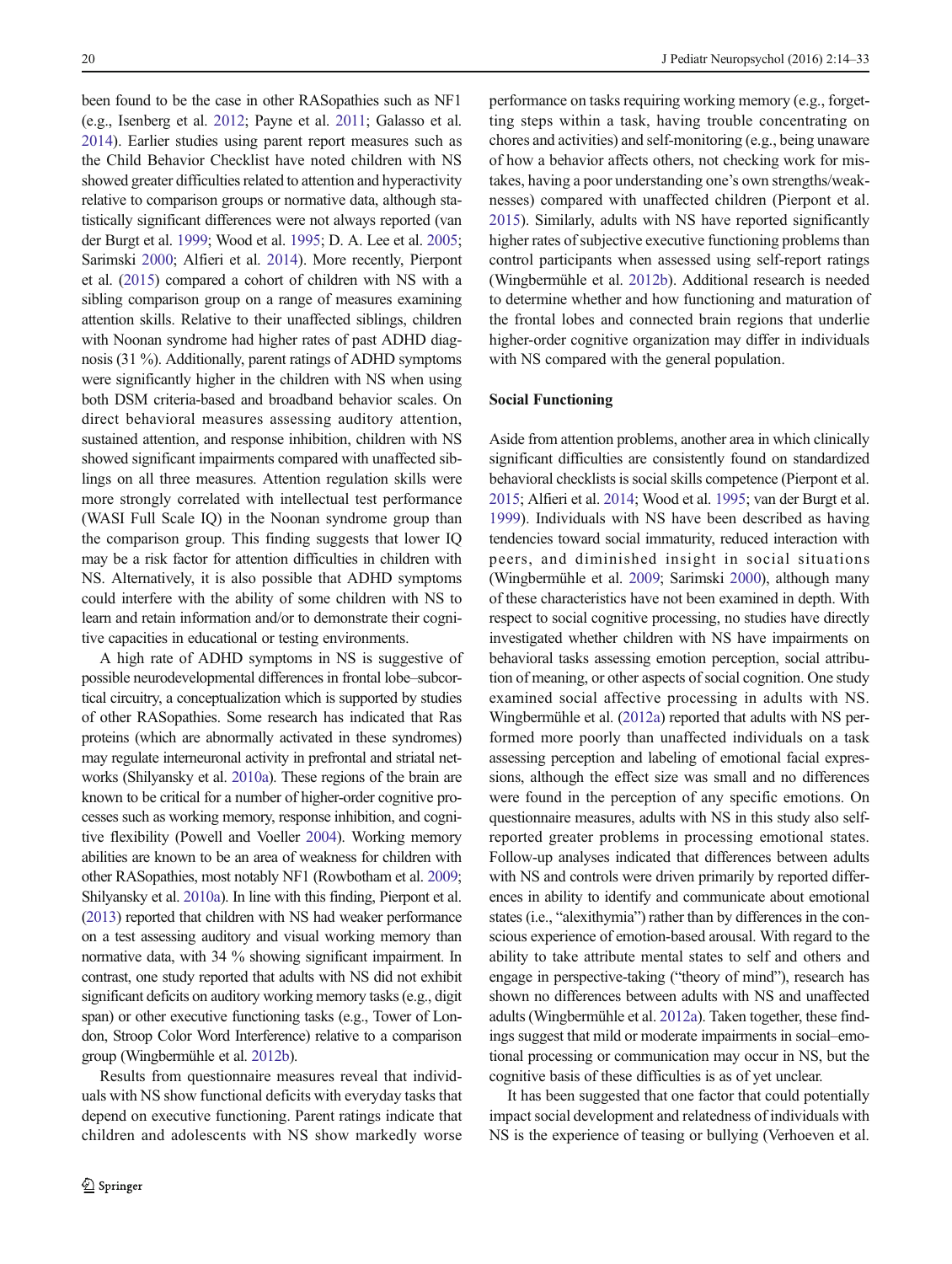[2008\)](#page-19-0). Noonan [\(2005\)](#page-17-0) surveyed a set of adult patients with NS, many of whom indicated that they were often teased as children because they had short stature or looked different from their peers. Unfortunately, the prevalence and severity of peer victimization among children with NS has not yet been systematically assessed. Possible effects of repeated peer victimization on psychological adjustment include depressed mood, interpersonal difficulties (e.g., social anxiety, social skills deficits, and loneliness), and academic problems (Storch and Ledley [2005\)](#page-18-0). In individuals with NS, reactions to teasing/bullying could manifest as reduced comfort in social situations rather than overt social avoidance. Indeed, Wingbermühle et al. [\(2012a](#page-19-0)) found that adults with NS reported higher levels of distress related to interpersonal interactions than unaffected adults.

#### Autism Spectrum Disorder

At present, there is some evidence suggesting that children with NS and Noonan-like conditions are at heightened risk for autism spectrum disorder (ASD) relative to the general population, although the available research has relied on screening measures rather than comprehensive diagnostic assessments. One study by Alfieri et al. ([2014](#page-16-0)) analyzed data from standardized parent report checklist measures, including the Social Communication Questionnaire (SCQ; Rutter et al. [2003\)](#page-18-0) and the Modified Checklist for Autism in Toddlers (M-CHAT; Robins et al. [2001\)](#page-18-0). An elevated level of ASD symptoms (relative to a conventional cutoff score maximizing sensitivity and specificity to ASD) was reported among 12 % of children with NS and 25 % of children with NSML. When evaluated clinically using DSM-IV-TR (American Psychiatric Association [2000\)](#page-16-0) criteria, none of these children were found to meet diagnostic criteria for ASD. In another study by Adviento et al. ([2014](#page-16-0)), 21 % of participants with NS showed elevated ASD symptoms on the SCQ screening measure, which was significantly different than the rate of elevated scores found in a sibling comparison group (0 %). Scores on the Social Responsiveness Scale (SRS; Constantino and Gruber [2005](#page-16-0)), another screening measure of ASD symptoms, were also significantly higher in the NS group than the sibling group. In-depth diagnostic testing using gold standard assessment of ASD was completed for one participant with NS in this study, who was not found to meet ASD criteria. Taken together, results of these studies suggest that although characteristics of ASD may be relatively common in NS, the vast majority of children will not meet full diagnostic criteria for the condition. Further research is needed to determine whether the heightened prevalence of autistic features in NS arises primarily from the intellectual, communication, and sensory impairments that are common in NS or whether these behaviors are associated with more pervasive deficits in social reciprocity or social cognition.

#### Psychopathology/Mental Health

While long-term follow-up studies of adults suggest the possibility that mood and anxiety disorders may be frequently comorbid with NS, this observation has not yet been verified with controlled studies. Noonan [\(2005\)](#page-17-0) reported that 23 % of adults with NS self-reported having been diagnosed with depression and taking antidepressant medication. In another study, 49 % of adult patients self-reported having been diagnosed and treated for depression and/or anxiety (Smpokou et al. [2012](#page-18-0)). In contrast to these findings, studies using standardized symptoms checklists have not found a significant difference in anxiety and depression symptoms in adults with NS compared with unaffected adults (Wingbermühle et al. [2012a](#page-19-0)). Similarly, most studies have found no differences in parent-reported levels of depression/anxiety symptoms between children with NS compared with typically developing children (Pierpont et al. [2015](#page-18-0); Wood et al. [1995;](#page-19-0) van der Burgt et al. [1999\)](#page-19-0), although Alfieri et al. [\(2014](#page-16-0)) reported a 32 % rate of clinically elevated depression/anxiety symptoms in their sample of children with NS. In terms of self-concept, Lee et al. ([2005](#page-17-0)) administered the Piers-Harris Children's Self-Concept Scale (Piers and Harris [1989\)](#page-18-0) to assess self-esteem in 30 children with NS. The mean score and standard deviation for children with NS on this assessment were not significantly different from those of a standardized population. Taken together, these results suggest that if mood disorders do indeed occur more commonly in NS, the symptoms are most likely to arise sometime during or after adolescence and may not be clearly evident in self-report measures of emotional symptomatology. The possibility of under-reporting of emotional symptoms should be explored, given that individuals with NS have been described as having a tendency toward offering socially desirable responses (Verhoeven et al. [2008\)](#page-19-0).

A handful of adult case reports have reported co-occurrence of NS and other psychiatric diagnoses including alcohol abuse, anorexia nervosa, bipolar disorder panic disorder, obsessivecompulsive disorder, and schizophrenia (Arvaniti et al. [2014;](#page-16-0) Noonan [2005](#page-17-0); Wingbermühle et al. [2009\)](#page-19-0). Nevertheless, given the dearth of these types of published reports, there is no clear evidence to suggest that serious mental illness is more common in NS than in the general population. In terms of behavioral symptoms, parents of children with NS reported more significant attention-seeking behaviors compared to the general population, which may result in mildly higher rates of parenting stress related to these behaviors (Sarimski [2000\)](#page-18-0). One study reported a 34 % rate of clinically significant externalizing symptoms in a sample of children with NS (Alfieri et al. [2014\)](#page-16-0), but the threshold for significance was not described and scores were not compared to a control sample. In contrast, other studies have not found that aggressive behaviors and other externalizing symptoms are observed more frequently in individuals with NS than in typically developing individuals (Pierpont et al. [2015](#page-18-0); Wingbermühle et al. [2009](#page-19-0)).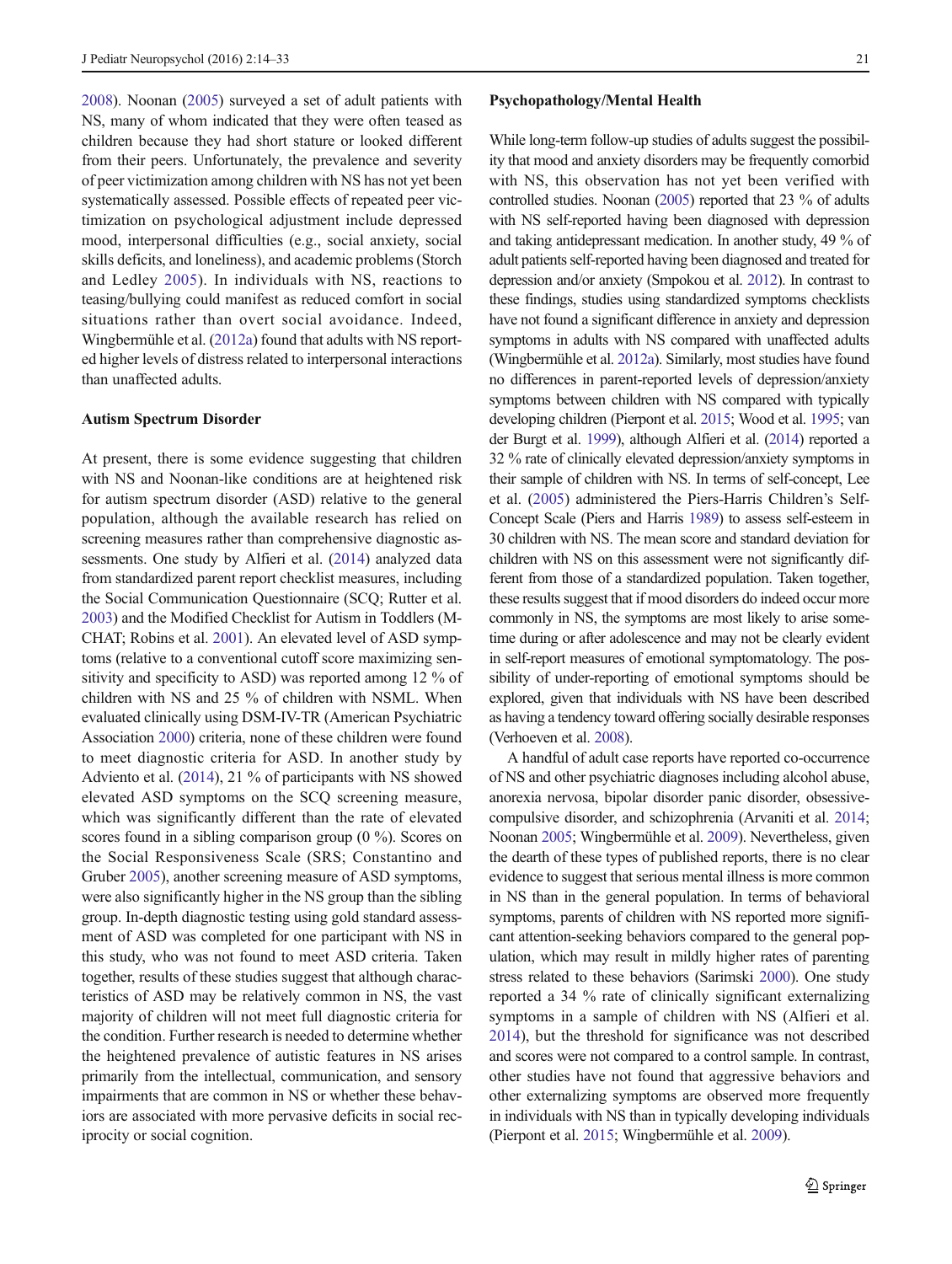#### Adaptive Behavior

Adaptive behavior refers to the set of conceptual, social, and practical skills that are necessary for functioning in everyday life (Luckasson et al. [2002\)](#page-17-0). Impairments in adaptive functioning can arise from a variety of sources, such as cognitive deficits, physical limitations, illness, emotional/behavioral dysregulation, or interpersonal problems. Pierpont et al. [\(2010a\)](#page-17-0) provided data from a cohort of individuals with molecular confirmation of NS whose parents completed caregiver report measures of adaptive behavior. Adaptive behavior ratings of individuals with NS were significantly lower than the normative population, with a group mean in the low average range. Adaptive behavior was roughly commensurate with the expected range based on studies of intellectual functioning. There were no differences in ratings of boys and girls with NS. Scores of younger children with NS (ages 1–6) revealed relative weaknesses in motor skills and daily living skills (e.g., self-care, community participation) as compared to social and communication skills. This finding may reflect the fact that many children with NS experience hypotonia, feeding problems and delayed physical development in early life. By school age and adolescence, children with NS do not show significant discrepancies across the different domains of adaptive functioning. Parent ratings in this study indicated that expressive language skills, which initially lag behind receptive skills during infancy and preschool years, tend to be roughly equivalent to receptive language skills by school age.

In terms of risk factors for adaptive impairments, gestational age at birth has been found to be a significant predictor of adaptive functioning, such that children with NS and CFC syndrome who were born preterm are at a higher risk for adaptive delays than those born full-term (Pierpont et al. [2010a\)](#page-17-0). This finding is consistent with a large research literature showing that infants born prematurely have less favorable long-term educational and social outcomes (e.g., Moster et al. [2008;](#page-17-0) Lindstrom et al. [2007\)](#page-17-0). Additionally, individuals with NS whose parents have higher education levels are at reduced risk for cognitive and adaptive difficulties (Pierpont et al. [2010a;](#page-17-0) Pierpont et al. [2009\)](#page-17-0). Thus, variables related to parenting and the home environment may contribute significantly to development of important functional skills.

## Quality of Life

Two studies have examined quality of life in individuals with Noonan syndrome. Both studies analyzed self-report questionnaire completed by adult European participants. In a small Dutch cohort of ten adults with NS, an average to highaverage level of satisfaction was found in terms of quality of life across all domains (leisure and social participation, health, family relations, and fulfillment of life goals) (Verhoeven et al. [2008\)](#page-19-0). A second study reported follow-up information about

45 adults with NS who had previously been recruited at a medical institution in Germany 25 years earlier (Binder et al. [2012\)](#page-16-0). Consistent with the Dutch study, no significant difference was found between responses of individuals with NS and an age-matched healthy reference cohort on a 36-item quality of life survey. However, results of this study indicated that individuals with NS had significantly lower levels of education and graduation achievements than the general population and lived more frequently without a partner. Mortality rates were also higher among individuals with NS than the general population. Results of these studies indicate that although health, educational, and psychosocial (partnership and parenting) outcomes may be affected by NS, perceived quality of life does not differ markedly from reference populations. This finding suggests that by adulthood, many individuals show good adaptation to the experience of having NS.

## Relationship Between Genotype and Neurocognitive **Outcomes**

When the RASopathies are considered collectively, there are fairly robust genotype–phenotype correlations with respect to neurocognitive functioning. A number of studies have shown that mutations in genes acting more downstream in the RAS-MAPK pathway (e.g., BRAF, MEK 1, MEK2, HRAS), which typically cause CFC syndrome and Costello syndrome, tend to be associated with greater impairments in neurological, intellectual, and adaptive functioning than mutations in genes encoding components or regulators that act more upstream in the pathway (e.g., NF1, PTPN11, SOS1, RAF1), which cause NF1 and NS (Cesarini et al. [2009;](#page-16-0) Pierpont et al. [2010b;](#page-18-0) Yoon et al. [2007\)](#page-19-0). Individuals with gene mutations acting downstream in the pathway (especially those diagnosed with CFC syndrome) also tend to have a higher prevalence of autisticlike traits (Adviento et al. [2014;](#page-16-0) Alfieri et al. [2014](#page-16-0)).

When considering only individuals diagnosed with NS, the relationship between genotype and neurocognitive functioning tends to be more subtle. The largest amount of data is available for individuals with mutations in the PTPN11 gene. PTPN11 mutations are the most common cause of NS and account for approximately 50 % of cases (Tartaglia et al. [2001\)](#page-18-0). Individuals with PTPN11 mutations have a wide spectrum of neuropsychological outcomes, with large variation evident among those with mutations within the same exon and even among those with the exact same sequence variation (Pierpont et al. [2009](#page-17-0)). Nevertheless, there is some evidence that mutations at certain positions could be protective with regard to neurocognitive outcomes. In an analysis of a large cohort of individuals found to have PTPN11 mutations, Tartaglia et al. [\(2002](#page-18-0)) reported that all 17 individuals with the p.N308D mutation were found to attend regular education classrooms, suggesting that neurocognitive disabilities may be milder in this set of individuals. In line with this, Pierpont et al.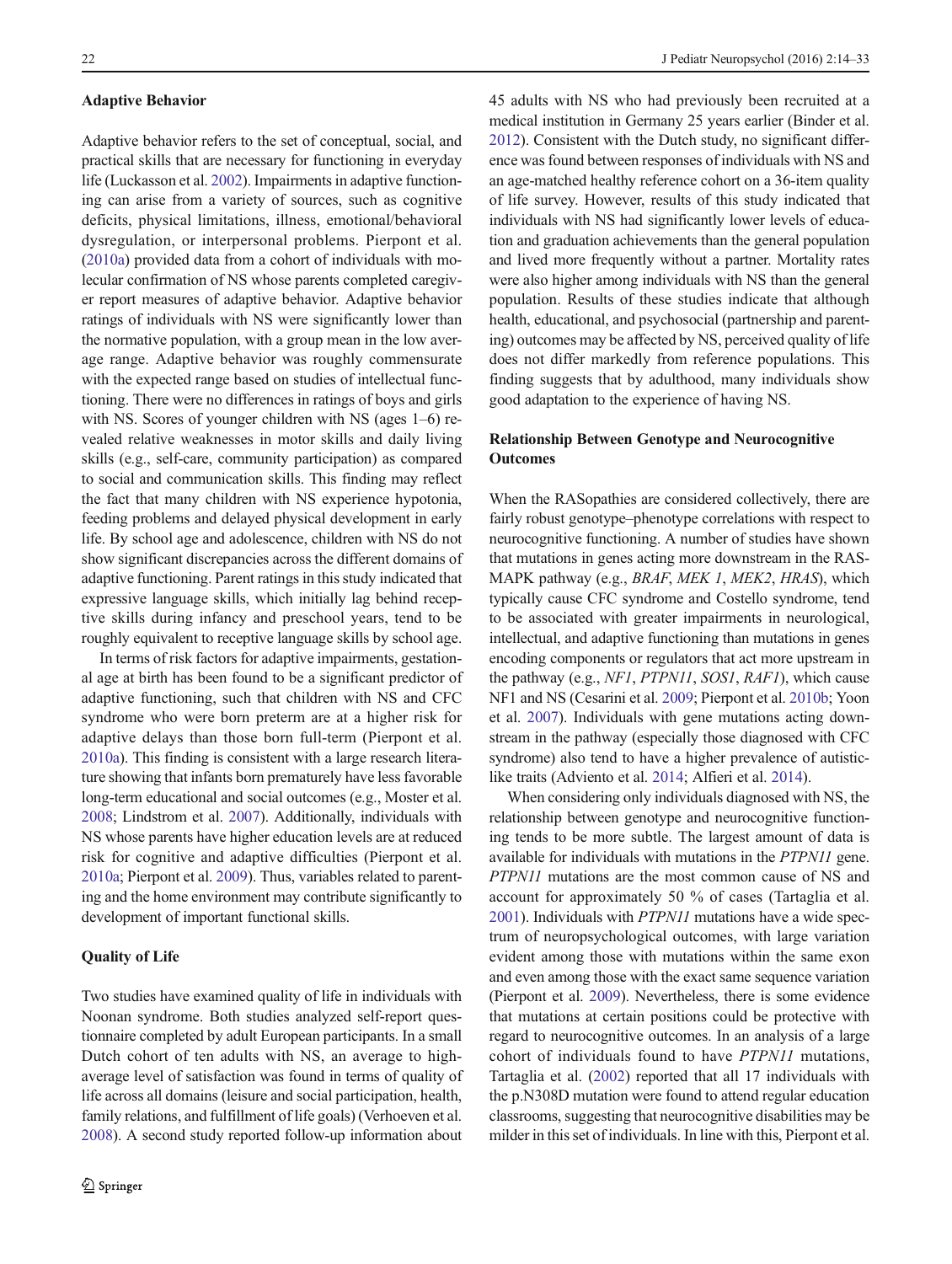[\(2009\)](#page-17-0) reported that six individuals with p.N308D and p.N308S mutations performed within normal limits in IQ testing. This finding suggests that these sequence variations are not frequently associated with cognitive disabilities. Additional research suggests that PTPN11 mutations associated with the NSML phenotype are also often associated with normal intellectual functioning (Sarkozy et al. [2008](#page-18-0)), although direct testing results have been published for only a few patients with this clinical diagnosis (Alfieri et al. [2014\)](#page-16-0).

Mutations in the *SOS1* gene cause approximately 15 % of cases of NS (Roberts et al. [2007\)](#page-18-0). Most research suggests that individuals with mutations in the SOS1 gene have relatively favorable outcomes with regard to cognitive development. In one study, intellectual functioning of children with SOS1 mutations was found to be significantly higher than those with PTPN11 mutations, as well as those with unknown mutations (Pierpont et al. [2009\)](#page-17-0), although the sample size of the SOS1 mutation group was relatively small. This finding is consistent with other reports suggesting that, in the absence of complicating neurological features such as seizures, most people with *SOS1* mutations have intellect within the average range and attend regular education classrooms (Tartaglia et al. [2007](#page-18-0); Cesarini et al. [2009\)](#page-16-0). In general, behavioral and adaptive functioning of children with SOS1 mutations tends to be consistent with those with PTPN11 mutations and those of other children with a clinical diagnosis of NS (Pierpont et al. [2010b;](#page-18-0) Pierpont et al. [2015](#page-18-0); Alfieri et al. [2014\)](#page-16-0).

Rarer gene mutations, including those in NRAS, KRAS, RIT1, RAF1, SCHOC2, and CBL, account for relatively few cases of NS (Aoki et al. [2013](#page-16-0); Roberts et al. [2013\)](#page-18-0). Studies reporting on individuals with RAF1 mutations typically find that intellectual and adaptive functioning is commensurate with individuals with other NS gene mutations (Cesarini et al. [2009](#page-16-0); Pierpont et al. [2010b;](#page-18-0) Alfieri et al. [2014](#page-16-0)). Neuropsychological functioning in individuals with NRAS, CBL, and RIT1 mutations is largely unknown. There is some evidence to suggest that individuals with KRAS and SHOC2 mutations may experience greater severity of neurological deficits and developmental delay compared to other children with a diagnosis of NS, with intellectual disability being relatively common (Lee et al. [2011](#page-17-0); Cesarini et al. [2009](#page-16-0); Alfieri et al. [2014;](#page-16-0) Gripp et al. [2013](#page-16-0)).

The wide spectrum of developmental outcomes in the RASopathies, along with significant clinical overlap in the phenotype, results in some ambiguity in clinical classification of individuals, particularly in situations where neurological involvement is one of the key distinguishing features. For example, individuals with KRAS mutations have been described as having an intermediate or ambiguous clinical phenotype that has features of both NS and CFC syndrome (Schubbert et al. [2006](#page-18-0); Nystrom et al. [2008](#page-17-0)). Individuals with this mutation can be diagnosed with either one of these conditions depending on their specific clinical presentation.

Interestingly, one study found that two individuals with KRAS mutations each scored between the mean of the CFCconfirmed and NS-confirmed groups in terms of overall scores on adaptive functioning measures, suggesting that these individuals may also exhibit a somewhat intermediate profile in terms of neurocognitive functioning (Pierpont et al. [2010b\)](#page-18-0). On a related note, some studies have found that, occasionally, mutations in BRAF and MEK1 can result in a phenotype more similar to NS or NSML than to typical CFC (Nystrom et al. [2008;](#page-17-0) Nishi et al. [2015](#page-17-0); Sarkozy et al. [2009\)](#page-18-0). This finding has resulted in some debate regarding whether these individuals can be diagnosed as having a Noonan-like syndrome or whether they simply exhibit a milder phenotype of CFC (Neri et al. [2008](#page-17-0)). Regardless of this classification issue, there are data to indicate that the spectrum of BRAF and MEK1 mutations includes individuals with unimpaired intellectual functioning, despite evidence that the vast majority of children with these mutations present with intellectual disability (Allanson et al. [2011](#page-16-0); Koudova et al. [2009](#page-17-0); Pierpont et al. [2009\)](#page-17-0). Additional research is needed to determine whether particular sequence variants in these genes are reliably protective with respect to neurocognitive outcomes.

## **Discussion**

The above review of cognitive and behavioral characteristics associated with Noonan syndrome and Noonan-like phenotypes suggests a number of general conclusions. First, delayed developmental milestones are extremely common in NS during the infancy and toddler years, especially with regard to gross motor development and expressive language. While more severe delays in language or motor skills appear to place a child with NS at risk for less favorable neurocognitive outcomes, it is important to note that by school age, overall intellectual functioning measures within normal limits in the majority of children. During later childhood and adolescence, language abilities tend to be generally commensurate with nonverbal cognitive functioning. Indeed, intellectual abilities tend to track along fairly closely with a variety of other neurocognitive domains, including attention, motor, and communication skills. This finding suggests that risk factors for neuropsychological impairments in NS often have somewhat generalized (global) effects on brain development. For children with average IQ, deficits in other domains of neurocognitive functioning, when present, can be relatively subtle.

Although there are no published longitudinal studies of neuropsychological functions in NS, the available data seem to suggest that adults with NS have generally milder cognitive deficits as compared to children, particularly with regard to domains such as attention, executive functioning, and memory. Several possible factors could contribute to this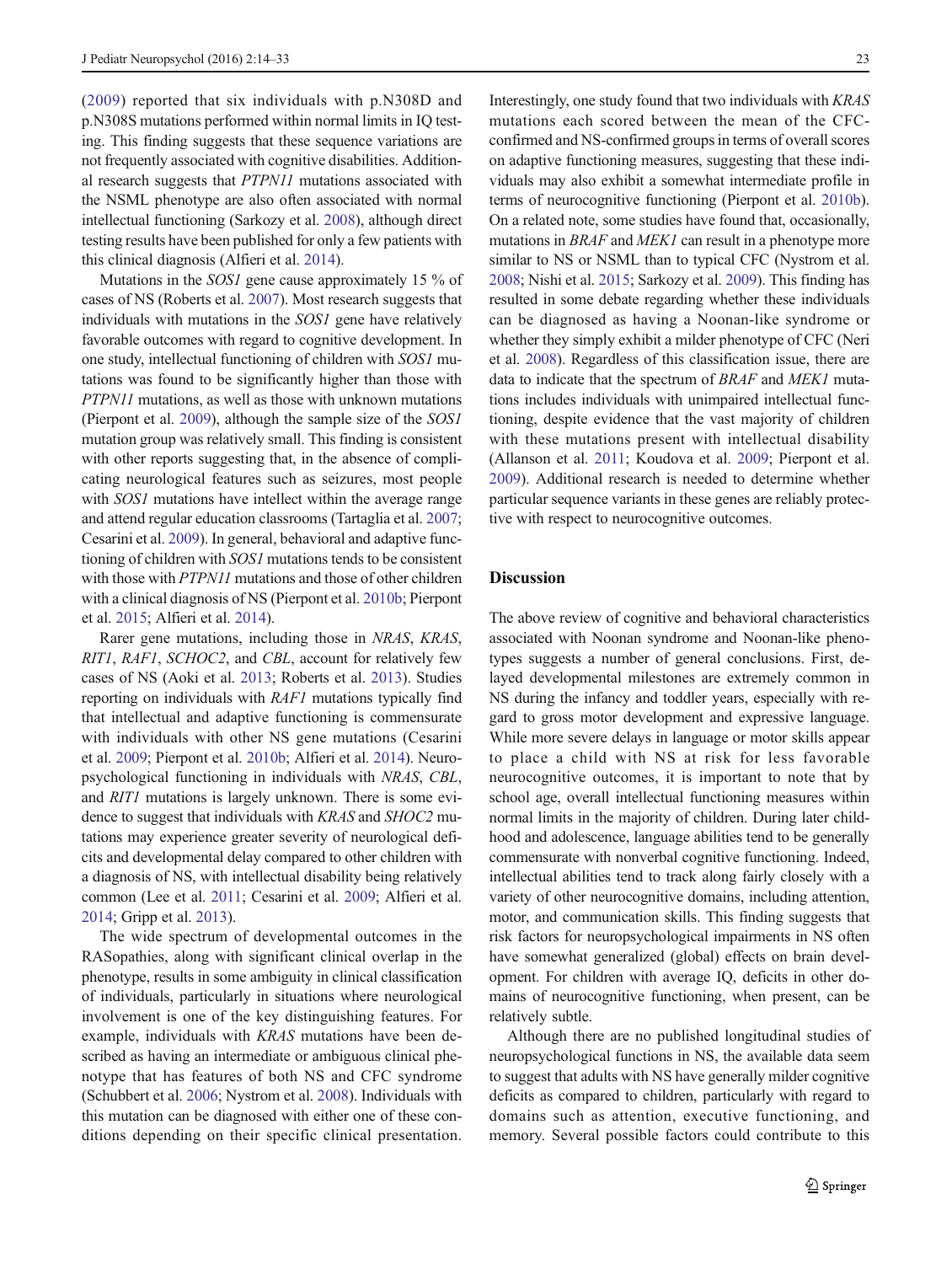finding. First, by the time they enter adulthood, individuals with NS may develop the ability to compensate for some of their neurocognitive challenges. Secondly, Wingbermühle et al. ([2012b](#page-19-0)) reported that although adults with NS demonstrated impaired performance relative to normative data, these deficits were less prominent when scores were compared to a control group matched on age and education level. This finding suggests a "schooling effect," whereby cognitive deficits in NS may be overestimated due to differences in educational background. In light of this finding, it will be important to consider factors that may contribute to the reported discrepancies in educational attainment in this population. For example, it could be that delayed maturation of certain regions of the brain (e.g., the frontal lobes) could account for the apparent disparities in psychosocial outcomes (e.g., educational attainment, quality/maintenance of interpersonal relationships). Unlike performance on a cognitive test, these outcomes often depend on consistent functioning/achievement throughout the course of a person's life. In line with this, there is some evidence to suggest that while cognitive functioning seems to remain stable or improve in NS throughout development, affected children do not always maintain pace with their peers with regard to their adaptive functioning. Cross-sectional data from parent report measures indicate the deficits in independent living skills (relative to peers) may be more prominent in older children and adolescents than in younger children (Pierpont [2010b\)](#page-18-0).

In the last few years, greater information has become available regarding the relationship between genotype and neuropsychological development. Results of this review suggest that diverse neurocognitive outcomes are possible with all gene mutations associated with NS. For every gene associated with NS, there have been reports of individuals with intellectual functioning in the average range, as well as individuals with significant intellectual disabilities. Importantly, cognitive functioning can measure within the average range even among children with mutations typically associated a more neurologically involved phenotype (e.g., KRAS, SHOC2) or children with a Noonan-like phenotype who have mutations in genes acting more downstream in the RAS-MAPK pathway that are classically associated with CFC syndrome (e.g., BRAF, MEK1). As a result, gene mutation can never be considered a definite prognostic indicator. Nevertheless, for the majority of individuals with mutations in genes most commonly associated with NS (e.g., PTPN11, SOS1, RAF1), overall cognitive functioning is within normal limits. For these children, concerns related to other aspects of learning or behavior tend to be predominant. Additionally, some research suggests that within a given gene, specific sequence variants could be protective with regard to neuropsychological outcomes. Unfortunately, this research is often hampered by small numbers of individuals in a given study with the same mutation. Greater clarity with regard to genetic risk factors will undoubtedly emerge as molecular testing is more widely available, and these results are reported in conjunction with neuropsychological research.

A key finding emerging from empirical research is that regardless of their gene mutation, children with NS are at heightened risk for difficulties with attention regulation and reduced cognitive organization/flexibility. As is the case with many other neurodevelopmental and genetic disorders (Lo-Castro et al. [2011\)](#page-17-0), ADHD symptoms appear to be one of the most common behavioral features in children with NS. Additionally, while it is unknown how prevalent "classic" learning disabilities are in NS (e.g., reading or mathematics disorders), it is evident that difficulties related learning and memory can commonly occur in NS. Memory difficulties appear to be particularly evident with regard to working memory, as well as in memory tasks requiring free recall of stored information. At present, it is unclear whether the learning problems that many children with NS experience in the classroom are attributable to one specific underlying problem or to multiple additive factors.

As stated earlier, it is unlikely that neuropsychological impairments can be fully explained by major structural brain anomalies. Since the discovery of genetic mutations which underlie NS and other RASopathies, there has been greater attention to understanding the potential mechanisms whereby altered Ras signaling may impact brain development or functioning in more subtle ways. Some of the most promising work in terms of understanding how altered gene expression may give rise to neurodevelopmental differences has come from animal models. For example, these models have shown that altered activation of SHP-2 (the PTPN11 gene product) can interfere with neural cell-fate decisions (Gauthier et al. [2007\)](#page-16-0). Further, it has become increasingly clear that molecules in the RAS-MAPK pathway are essential for normal neurophysiologic functioning within multiple brain circuits (Samuels et al. [2009\)](#page-18-0), including those involved in learning and memory (Costa et al. [2001;](#page-16-0) Pagani et al. [2009](#page-17-0)). Lee et al. [\(2014\)](#page-17-0) recently demonstrated that mice expressing either of two NS-associated mutations in PTPN11 show hippocampaldependent impairments in spatial learning tasks as well as deficits in hippocampal long-term potentiation. Other studies have reported that dysregulation of Ras can result in differences in maturation or functioning of frontal–subcortical circuitry involved in attention and cognitive control (Shilyansky et al. [2010a\)](#page-18-0). In a study of humans, Mainberger et al. [\(2013](#page-17-0)) reported that, relative to a healthy comparison group, individuals with NS show reduced motor cortex plasticity (measured by changes in motor evoked potential amplitude) in response to paired peripheral electrical and transcranial magnetic stimulation. These findings suggest potential neural targets for intervention which, when combined with a clear understanding of how neuropsychological deficits impact daily lives of individuals with NS, could lead to major benefits for individuals with this syndrome.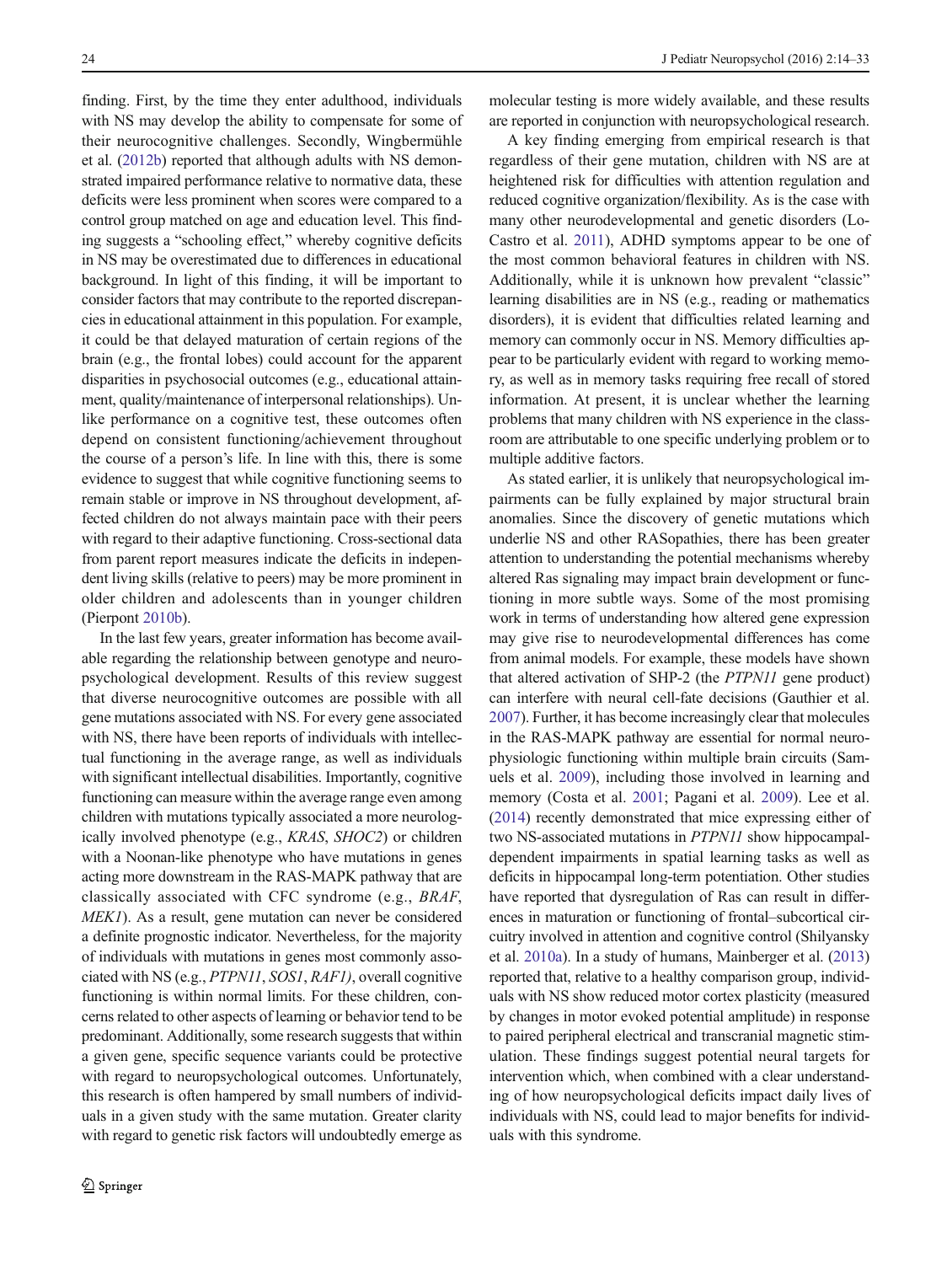Ultimately, it is likely that biochemical changes (e.g., dysregulated Ras signaling) can affect brain development differently in various individuals and that the interplay of cellular and molecular abnormalities with medical factors is what gives rise to the range of possible neurobehavioral concerns that have been described in this review. Indeed, research on NF1, a RASopathy that has a similarly wide range of clinical features as NS, supports the view there may be no single molecular abnormality that explains the neurocognitive effects seen in these genetic syndromes. It has been recently speculated that multiple developmental and physiological processes contribute to the specific collection of cognitive and behavioral deficits observed in any given child with NF1 (Diggs-Andrews and Gutmann [2013\)](#page-16-0). As such, from an intervention perspective, it may be critical to adopt a personalized medicine approach, which utilizes targeted therapies specific to the biochemical and neurochemical abnormalities that arise in each individual. The identification of how each neuropsychological profile maps on to these neurobiological mechanisms poses an exciting challenge for future research on NS and other RASopathies.

# Considerations for Clinical Neuropsychological Assessment of Individuals with NS

Given the vast array of possible neurological and neuropsychological issues related to NS, comprehensive assessment of each individual's unique capacities will be essential to educational and intervention planning. Therefore, it is recommended that neuropsychological evaluation of cognitive, adaptive, and psychological domains of functioning should be standard of care for all individuals with NS. Pediatric neuropsychologists working in a medical setting (e.g., children's hospitals, academic health centers, medical clinics) may be especially well-equipped to evaluate individuals with NS, given the complexity of the medical issues that can accompany this diagnosis. These assessments can be completed at key intervals throughout the lifespan, particularly when concerns arise for parents, teachers, medical providers, or individuals with NS themselves. In infancy or early childhood, assessments may focus primarily on identifying need for rehabilitation therapies. By middle childhood, neuropsychological evaluation may be very useful to inform educational services, classroom accommodations, or behavioral therapies. During adolescence or adulthood, assessments may focus on various targets including academic services in high school or college, transition or employment needs, and social or mental health supports.

When assessing young children with NS, neuropsychologists should be aware of the potential impact that weak oral motor or fine motor skills may have on intellectual assessments. For example, Pierpont et al. ([2009](#page-17-0)) reported that the most challenging subtest for children with NS on the Differential Ability Scales (Elliott [1990\)](#page-16-0) was the Recall of Designs subtest; this subtest relies more heavily on fine motor skills. Therefore, selection of at least some measures that are relatively independent of motor skills is suggested in order to attain the most accurate results. Independent assessment of finger and hand mobility may shed light on the potential contribution of these issues to test performance and daily academic and adaptive functioning. Additionally, for all individuals with NS, sensory concerns (e.g., vision or hearing limitations) must also be taken into account when selecting appropriate cognitive testing measures. Given the prevalence of both sensorineural and conductive hearing loss in NS (Qiu et al. [1998\)](#page-18-0), a referral should be made to an audiologist for further testing if auditory concerns are suspected. A vision assessment may also be appropriate, as eye conditions and refractory errors are well-documented (Lee et al. [1992\)](#page-17-0).

Throughout childhood and adolescence, individuals with NS can have highly variable abilities in areas such as speech/ language development, memory, visual processing, and academic skills. As a result, neuropsychological evaluation of individuals with NS must be comprehensive and cover a broad range of domains. Assessment should include measures of processing speed, as this is known to be an area of weakness for many individuals with NS. Ideally, selection of processing speed measures that are less heavily dependent on graphomotor precision (e.g., computerized reaction time, cancellation) could be administered to reduce bias based on fine motor weaknesses. Identification of areas of relative strength in terms of reasoning abilities (e.g., verbal, nonverbal, spatial) will provide avenues for more successful adaptation and learning in the academic environment. It is advisable that assessment of memory examines both visual and verbal memory. Recognition memory should be assessed in addition to recall memory, as a relative strength in recognition memory is seen in many individuals and may provide clues as to optimal teaching and assessment strategies in educational or work settings.

When intellectual deficits and/or hearing loss are present, children with NS are at heightened risk for difficulties in other domains, especially for language and reading disorders. Identification of common comorbidities including ADHD, mathematics or writing disabilities, and social skills concerns (including ASD) should be a focus of assessment. Teacher ratings may be helpful to assess behavior and social skills competence across settings. The impact of peer relationships on the individual's development and well-being should also be evaluated. It is clear that at least some individuals with NS experience teasing, bullying, or social isolation due to developmental or physical differences, which should be immediately addressed within the environments these experiences are occurring.

In the course of neuropsychological assessment of individuals with NS, collection of collateral information regarding physical health will be essential with regard to both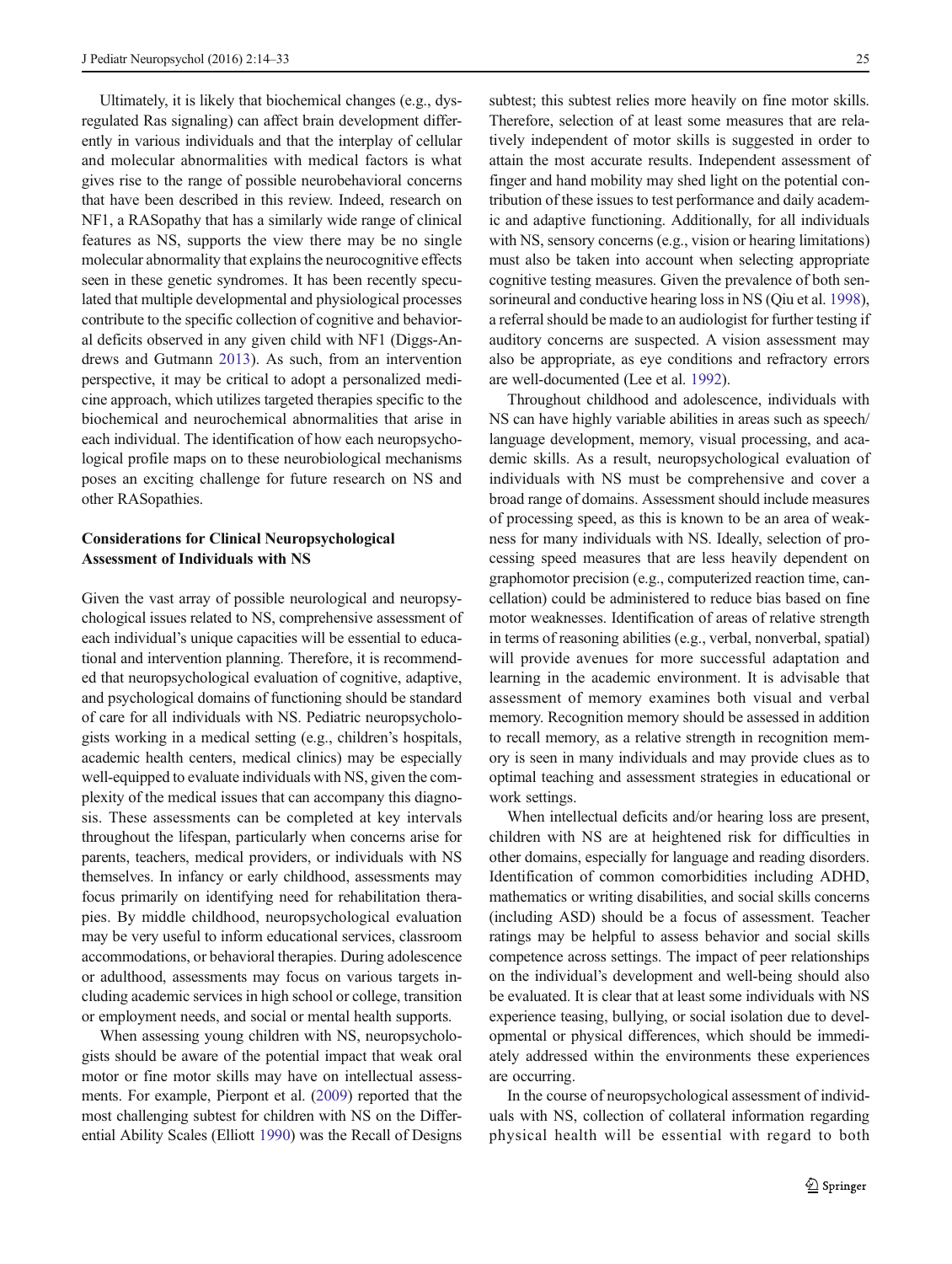interpretation of test results and formulation of appropriate treatment recommendations. History of preterm birth or birth complications should be assessed, as these factors implicate heightened cognitive and behavioral risk. Seizure history and medication use should be noted. Both hematopoetic malignancies (especially leukemia, which is most often associated with PTPN11 mutations) and malignant solid tumors have been reported in association with NS (Smpokou et al. [2015\)](#page-18-0). For patients with history of cancer, it will be important to assess for late effects of chemotherapy or other cancer treatments. Although cardiac disease does not seem to impose a significant risk factor in terms of intellectual development, the potential psychosocial sequelae of cardiac interventions (e.g., surgeries, hospitalizations, medications) should be considered. In general, children with NS are at heightened risk for medical stress, including feeding and growth issues, endocrine disorders, hematologic concerns (e.g., easy bruising), etc. (Romano et al. [2010](#page-18-0)). These illness-related experiences should be taken into account when considering social–emotional adjustment.

Special attention should be given to assessment related to the experience of pain. Although the etiology for pain in individuals with NS often not evident, pain does appear to be a relatively common feature among both children and adults. Research has shown that chronic pain in young people has the potential to significantly impact functioning, in terms of increased school absences, reduced involvement in activities, and greater social isolation (Forgeron et al. [2010\)](#page-16-0). Pain experiences could also potentially manifest in terms of heightened distractibility during cognitive or academic tasks. Thus, identification of pain in individuals with NS could affect interpretation of assessment findings. Further, treatment of chronic pain has the potential to greatly impact psychosocial adjustment. In a recent study of adults with NS, chronic muscle, joint, or back pain was reported in the majority of participants (Smpokou et al. [2012](#page-18-0)). For most individuals, musculoskeletal pain originated in childhood, whereas back pain typically originated in adolescence/adulthood. Several physical aspects of NS may contribute to the occurrence of pain. For example, atypical skeletal features such as chest wall deformity, spinal anomalies, and joint hyper-extensibility are common in NS (Romano et al. [2010](#page-18-0)). A study of adults reported that over half of participants had been diagnosed with scoliosis in childhood or adolescence (Smpokou et al. [2012](#page-18-0)). Finally, given a possible predisposition to cerebrovascular disease, hydrocephalus, solid tumors, and other neurological issues in NS (Roberts et al. [2013](#page-18-0); Kratz et al. [2011\)](#page-17-0), recurrent severe headaches should prompt a referral to a neurologist.

A final component that may be of great importance in assessment of individuals with NS is the issue of sleep duration and quality. Sleep disorders occur more commonly in children with craniofacial syndromes (Shadfar et al. [2012](#page-18-0)), and sleepdisordered breathing can lead to adverse effects on the cardiovascular system, neurocognitive function, and growth. Obstructive sleep apnea has been reported in children with NS (Khirani et al. [2012\)](#page-17-0) and has the potential to be lifethreatening if untreated. Craniosynostosis has been reported in children with specific mutations in KRAS (Addissie et al. [2015;](#page-16-0) Kratz et al. [2009\)](#page-17-0) and is a known risk factor for obstructive sleep apnea (Cielo and Marcus [2015](#page-16-0)). Chiari I malformations can also increase risk for sleep-disordered breathing (Leu [2015](#page-17-0); Dauvilliers et al. [2007](#page-16-0)). Thus, behavioral assessment of individuals with NS should include inquiry regarding potential sleep problems, including difficulty initiating sleep, insufficient sleep duration, restlessness, heavy snoring, increased respiratory effort, or pauses in breathing. A referral for a sleep study should be considered for children with chronic sleep issues.

## Educational and Treatment Recommendations

Despite the fact that most individuals with NS do not have significant intellectual impairments, researchers have reported lower levels of educational achievement among adults with NS relative to the general population (Binder et al. [2012\)](#page-16-0). There is some evidence to suggest that individuals who are diagnosed with NS during childhood tend to receive more extensive special education supports compared to individuals who are not diagnosed until adulthood (Noonan [2005\)](#page-17-0). As more individuals are being recognized as having NS at a young age, there are increasing opportunities to intervene and create a more supportive learning environment. It is clear that there are myriad ways in which both physical health aspects of NS and neuropsychological deficits can impact academic functioning and attainment of educational goals. As a result, most individuals with NS would be expected to qualify for special education services to provide support for their learning needs. While special education eligibility can vary across US states, consideration of eligibility for an Individualized Education Plan (IEP) under the category Other Health Disability (or Other Health Impairment) may be appropriate in most situations. Other likely categories under which children with NS may qualify for services include Developmental Delay (for early childhood services), Speech or Language Impairment, Autism Spectrum Disorder, Developmental Cognitive Disability, or Emotional/Behavioral Disorder. Better educational outcomes may be attainable for many individuals with NS with support or services included in an IEP or a Section 504 plan.

In early development, a number of rehabilitation therapies may be needed to address developmental delays and support progress. Due to the hypotonia and motor delays that commonly occur in NS, physical therapy and occupational therapy are frequently appropriate. For children with severe gastrointestinal and feeding issues, referral to a speech/language pathologist or feeding specialist is advised. A variety of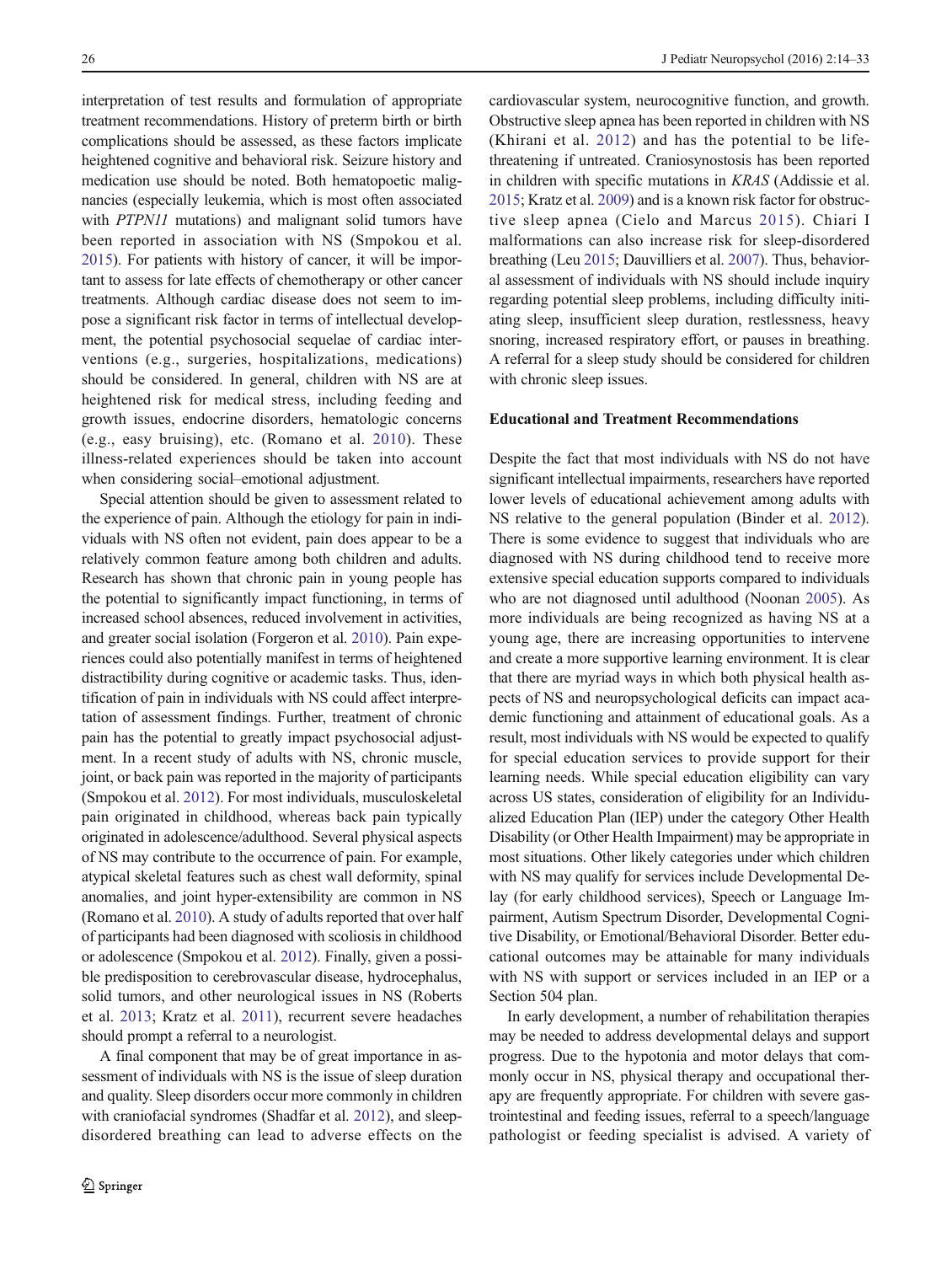issues such as chewing, swallowing, texture sensitivity, and oral aversions may need to be addressed. In situations where feeding difficulties persist past infancy, school accommodations may be necessary to address these concerns. The involvement of nursing staff at school may be important if a child requires tube feeding or has unique nutritional needs. Allowing additional time for consuming food in the lunch room can also be necessary to enable sufficient food intake, as some children with NS experience problems with gagging, difficulty swallowing, slow feeding, or recurrent vomiting (Sharland et al. [1992](#page-18-0)).

During school-aged years, individualized or small-group special education instruction may be needed to address learning difficulties, depending on the needs of the individual child. Children with NS will often require speech and language therapies to address articulation and language delays. With regard to learning disabilities, some research indicates that children with RASopathies who have reading difficulties may have similar underlying deficits as children with idiopathic reading disabilities (Cutting and Levine [2010\)](#page-16-0). This finding suggests that they may respond to similar types of intervention programs. Therefore, a logical step would be to apply evidencebased treatments for learning disabilities, such as phonics instruction for reading disorder (Galuschka et al. [2014\)](#page-16-0), to instruction for children with NS.

Testing accommodations and modifications of assignment load may be very helpful for some individuals with NS to achieve success. Extended time for classroom work or testing may be appropriate, particularly for children and adults with relative weaknesses in processing speed, attention difficulties, or reading disabilities. Due to difficulties with executive functioning, some children may require help with organization and planning of assignments. Use of multiple modalities in learning and testing will assist children who may have trouble demonstrating retention of information. Preliminary research on learning and memory suggests several possible strategies to enhance learning outcomes. First, some evidence suggests that spreading learning across multiple sessions may enable better memory consolidation (Pagani et al. [2009](#page-17-0)). Second, providing choices rather than requiring free recall of information could allow children who have difficulty with retrieval or formulation of responses to better demonstrate their knowledge (Pierpont et al. [2013](#page-18-0)). Finally, presenting information in a meaningful context may be more beneficial as compared with rote learning in individuals with NS.

A number of classroom accommodations may be useful to address physical or developmental issues. The prevalence of short stature among individuals with NS should prompt consideration of ergonomic needs. For example, teachers and occupational therapists should address issues related to desk and chair size and access to equipment and materials. Similarly, some individuals with NS have a webbed neck, which may affect comfort when looking down at a desk and could

contribute to pain or headaches. Evaluation by an occupational therapist can assist with optimal positioning (e.g., use of slant boards or consideration of placement of books or writing materials). Fine motor difficulties should also be addressed by appropriate accommodations. If handwriting causes pain or frustration, it may be beneficial to consider a reduced notetaking or handwriting burden. Other fine motor accommodations could include provision of large-lined paper for writing practice, use of enlarged worksheets with extra space, and permitting use of assistive technologies (e.g., use of a keyboard, dictation software). Some children with NS also struggle with balance and coordination issues, so consideration of adapted physical education may be appropriate. Children with congenital heart disease or other medical features may experience poor endurance or fatigue. This difficulty may impact participation in lengthy projects, field trips, or extensive periods of walking. Finally, children with NS may need to be absent from school more than a typical child due to illness or frequent medical appointments. This issue can be addressed in the IEP to ensure that students with NS do not fall behind in their course materials and parents are not targeted related to truancy concerns.

Given that children with NS may experience sensory concerns, these issues may be important to address within the IEP or Section 504 plan. Vision services and adaptations, or work with a hearing specialist, may be necessary for some individuals with visual or hearing impairments. An evaluation related to sensory processing behaviors may also help to identify additional supports. For sensory-related behaviors common in children with comorbid ADHD or ASD diagnoses, consideration of accommodations for noise or light filtering, use of sensory objects (e.g., fidgets, chewable items), or movement breaks may serve the child's needs.

Importantly, results from surveys of adults with NS indicate that most are able to finish high school and some individuals also attend college (Noonan [2005\)](#page-17-0). For people with NS who attend college or other post-secondary institutions (e.g., vocational or career schools), services such as tutoring programs and academic accommodations should be available through their college's disability service programs. Indeed, there is reason for great optimism regarding the potential to develop increasingly effective supports and treatments for neuropsychological challenges that may face individuals with NS across the lifespan. It is clear that psychosocial outcomes can be quite positive for many individuals with this diagnosis. Although accommodations and supports will be necessary for many individuals with NS to obtain optimal educational and social success, in many cases, the expectations for personal and professional achievements may not differ greatly as compared with expectations within the general population. While a minority of adults may be unable to work due to disability, most individuals with NS have the capacity to maintain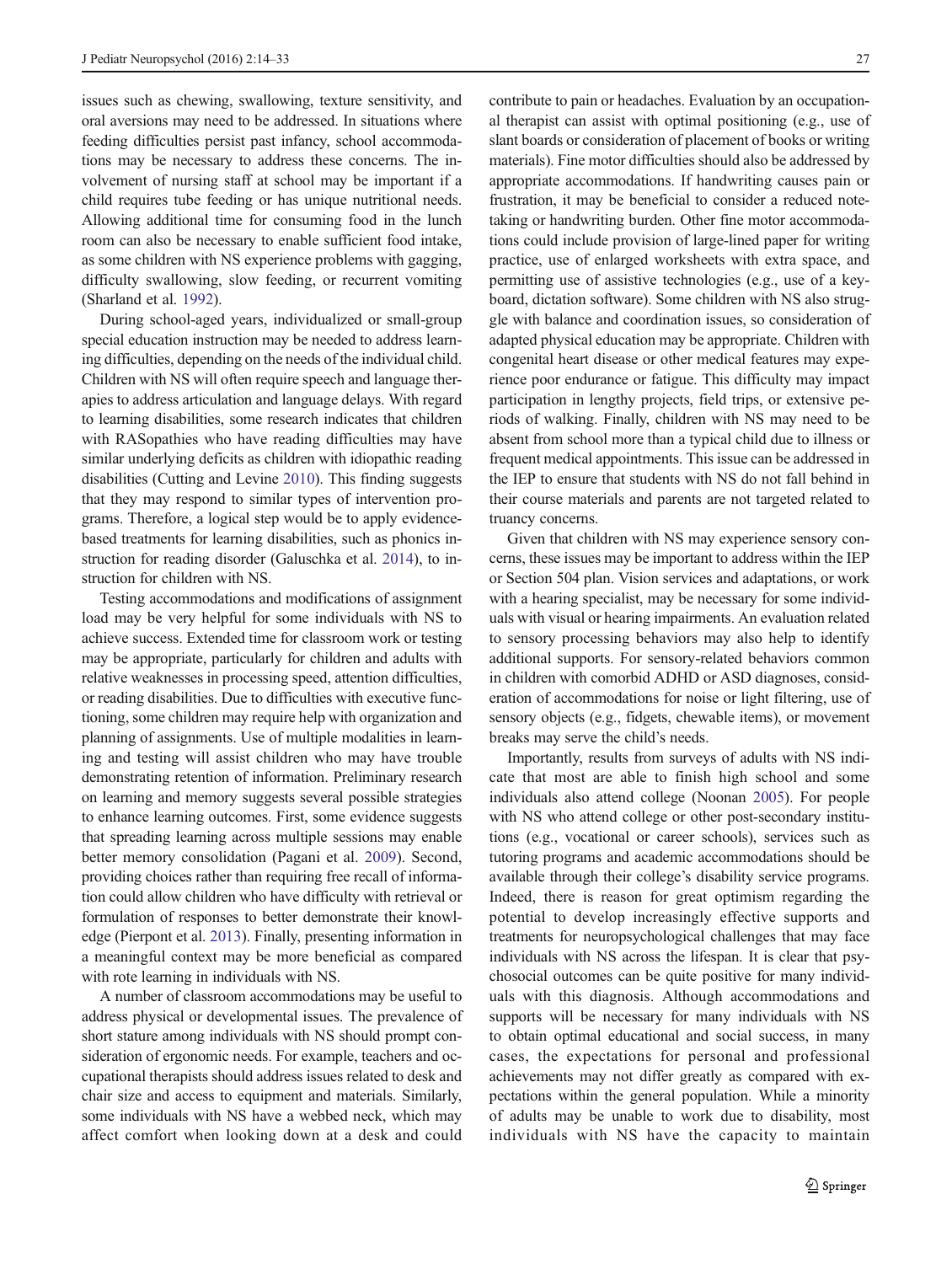employment (Smpokou et al. [2012](#page-18-0)), and unemployment rates are generally comparable to the general population (Binder et al. [2012](#page-16-0)). If an individual does have social or cognitive limitations, these concerns must not always be viewed as a barrier to independent living. Rather, careful planning may assist with very successful transition to adulthood. In this regard, interventions focused on social and practical skills may be helpful for some individuals.

Regarding social–emotional and behavioral adjustment in individuals with NS, several treatment approaches hold promise for improving outcomes. There are currently no published clinical trials to evaluate the effectiveness of pharmacological treatments for mental health issues in NS. However, preliminary research on other RASopathies suggests several avenues for intervention. For example, stimulant medications (e.g., methylphenidate) are known to be effective in improving cognitive, behavioral, and social outcomes in individuals with NF1 who have symptoms of ADHD (Mautner et al. [2002;](#page-17-0) Lion-Francois et al. [2014](#page-17-0)). For children with NS, the possibility of medication must be considered in consultation with medical providers familiar with the child's complex history, lending special attention to growth considerations and cardiac risk. Medication may be also indicated for treatment of anxiety or mood disorders, although additional research is greatly needed in this area to determine the scope and impact of these and other psychiatric conditions in children and adults with NS. Psychotherapeutic and behavioral management interventions should be considered for children with significant emotional or behavioral dysregulation. Cognitive–behavioral therapy is a wellestablished treatment for childhood depression and anxiety, whereas behavioral parent training requiring involvement of a caregiver may be most effective at addressing disruptive behaviors (Forehand et al. [2013\)](#page-16-0). Children with NS who struggle with social competence may benefit from explicit instruction or counseling to bring them up to par with their peers. Social skills groups have some evidence base for enhancing social outcomes among children with autism spectrum disorders (Reichow et al. [2013\)](#page-18-0), who may share traits with some individuals with NS. Finally, psychological interventions (e.g., cognitive–behavioral therapy, relaxation techniques, mindfulness-based therapy) to target sleep problems or pain/fatigue may be helpful for children with NS who struggle with these issues.

Finally, in recent years, increasing community support is available for individuals with RASopathies. A number of organizations have emerged to provide social support, enable sharing of experiences, support education and research, and provide advocacy (Table [4\)](#page-15-0). These organizations have an integral role to play in fostering knowledge and improving quality of life for individuals with NS and other RASopathies. Parents/caregivers and siblings of individuals with NS can also obtain support through these organizations.

#### Directions for Future Research

While the literature on neuropsychological features of individuals with NS has greatly increased in recent years, several significant gaps remain. First, in the majority of published studies, a description of neuropsychological outcomes is provided without statistical exploration of possible risk factors that lead to differences in outcome. As genetic testing information becomes increasingly available, the possibility of exploring genotype–phenotype relationships becomes more practicable. Understanding how specific biochemical changes influence brain development will bring us to a better understanding of the role of the RAS pathway in development. In line with this, valuable information will emerge from research that compares individuals with classic NS mutations and phenotype with similar phenotypes (e.g., NSML; NS/LAH; NS phenotype with BRAF or KRAS mutations). Further, understanding the similarities and differences between NS and other distinct RASopathies (e.g., NF1) can also bring us to a better understanding of the variable clinical manifestations of RAS pathway anomalies. Only a handful of articles have evaluated individuals with multiple different RASopathies within the same study (e.g., Alfieri et al. [2014](#page-16-0); Adviento et al. [2014;](#page-16-0) Pierpont et al. [2010b](#page-18-0); Cesarini et al. [2009\)](#page-16-0). This type of neuropsychological research can be challenging, as measures that are used to study one population may not easily be applied to other groups due to differences in phenotypic presentation and neurological involvement. Nevertheless, similarities in underlying biochemical substrates and also in clinical needs should motivate more frequent comparisons both among RASopathies and across a variety of medical conditions associated with cognitive and behavioral manifestations (e.g., fragile X syndrome, ASD, ADHD). Moreover, it is essential that studies not only attempt to account for genotypic variability but that they also include other biological, developmental, and environmental factors that may contribute to the broad variation in expression within the same clinical disorder. Variables related to medical severity, perinatal factors, nutrition, and access to services are just a few factors that have the potential to dramatically alter a child's developmental trajectory and yet have not been extensively studied.

In terms of content area, there are a number of aspects of neuropsychological functioning that have been largely overlooked in NS and the RASopathies. First, there is a lack of longitudinal research to examine how cognitive and behavioral trajectories change over time. This type of research has led to important insights into how neurodevelopmental pathways may differ in children with other genetic conditions such as fragile X syndrome (e.g., Kover et al. [2013](#page-17-0); Chromik et al. [2015\)](#page-16-0), leading to insights into how interventions may alter these trajectories. Second, it is clear that more detailed information about the interpersonal experiences of individuals with NS is needed. While some of the research reviewed above suggests that social capacities of individuals with NS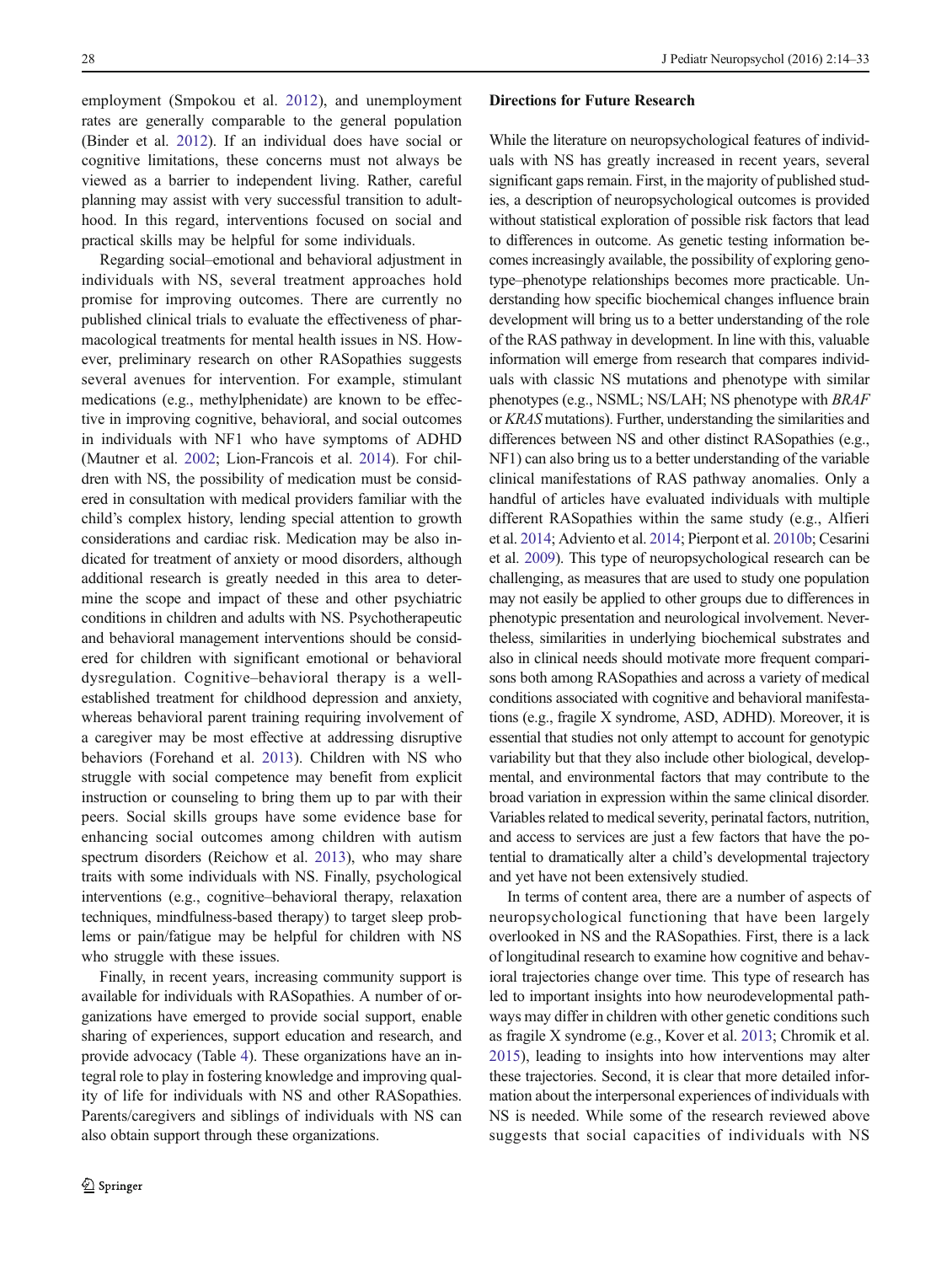<span id="page-15-0"></span>Table 4 Resources for support of individuals with NS and their families

| Organization/online resource                    | Contact information                                |
|-------------------------------------------------|----------------------------------------------------|
| The Noonan Syndrome Foundation                  | Web: http://www.teamnoonan.org/                    |
|                                                 | Tel: 1-866-875-8928                                |
|                                                 | Email: info@teamnoonan.org                         |
| The RASopathies Network                         | Web: https://rasopathiesnet.org/                   |
| Noonan Syndrome Association (UK)                | Web: http://www.noonansyndrome.org.uk/             |
|                                                 | Email: info@noonansyndrome.co.uk                   |
| National Organization for Rare Disorders (NORD) | Web: http://www.rarediseases.org/                  |
| Noonan Syndrome Family Facebook Group           | Web: https://www.facebook.com/groups/noonanfamily/ |

frequently differ from the general population, including the ability to form and maintain peer friendships and romantic relationships, this is an area that has received relatively little research attention. Studies examining how differences in social competence, social cognition, or social communication may affect the lives of individuals with NS could provide major benefit for caregivers seeking to provide early intervention opportunities that will facilitate their child's long-term outcomes. Additionally, environmental contributions to social outcomes, such as exposure to teasing/bullying, should be investigated. Although children with short stature are at heightened risk for teasing, some evidence suggests that teasing due to short stature in isolation may not have clinically meaningful effects on overall psychosocial adjustment (Sandberg [2011\)](#page-18-0). Additional research into social experiences of individuals with NS would help elucidate whether there is a significant impact of teasing/victimization in this group.

Translational research to inform what types of treatments could be safe and effective is in its early stages. In particular, great interest has developed with regard to interventions that might improve cognition, learning, and memory in the RASopathies (Shilyansky et al. [2010b\)](#page-18-0). Studies involving animal models of NF1 (e.g., Costa et al. [2002](#page-16-0)) have led to the first clinical trials that target abnormal Ras signaling using statin drugs. Phase 1 trials indicate that these drugs can be safely prescribed in children with NF1, and there is some evidence that the drug lovastatin could affect specific cognitive outcomes (Acosta et al. 2011). However, results of initial trials using simvastatin did not support short-term efficacy in providing clear functional benefits (Krab et al. [2008;](#page-17-0) van der Vaart et al. [2013\)](#page-19-0). NF1 treatment trials to evaluate statin drugs using larger, more carefully selected samples are ongoing (Acosta et al. [2012\)](#page-16-0). Importantly, there is now evidence to demonstrate that drugs targeting the same mechanism can be effective in ameliorating cognitive deficits in mouse models of NS (Lee et al. [2014\)](#page-17-0), suggesting a potential avenue for future therapeutic exploration.

Some researchers have advised that to optimally translate scientific advances into clinical interventions, a collaborative framework to include neuroscientists and clinicians from diverse institutions must be developed (Acosta et al. [2012](#page-16-0)). The complexity of the challenges facing evaluation of clinical therapies (e.g., measurement considerations, recruitment of sufficient numbers of participants) will require interdisciplinary contributions and multi-site partnerships. For some populations, these types of collaborations to identify appropriate study designs and endpoints for clinical trials are underway (e.g., the Response Evaluation in Neurofibromatosis and Schwannomatosis (REiNS) collaborative groups; Plotkin et al. [2013\)](#page-18-0). Finally, alongside pharmacological treatments, it will also be critical to examine the efficacy of behavioral and family interventions. While drug treatments hold promise for improving cognitive or self-regulatory mechanisms, they will not address skill deficits or other psychosocial adjustment issues related to medical or interpersonal experiences. With the support of patient advocacy organizations and funding agencies, development of these types of treatments is also attainable. Indeed, NS and the RASopathies present an extremely unique opportunity to study the effects of specific biochemical processes on brain and behavior and to identify ways to improve clinical care and mental health outcomes for individuals with genetic differences.

Acknowledgments The author wishes to express gratitude to the families with NS who have devoted their time and efforts to participation in research studies. Special thanks to Dr. Margaret Semrud-Clikeman, Kelly Mayr, and Ann Yurcek for their helpful review and suggestions. I am also grateful for the support provided by Dr. Richard Ziegler and the Kristine Nelson Charitable Foundation in facilitating the completion of this manuscript.

Compliance with Ethical Standards The author declares no conflicts of interest with regard to this manuscript. No research with human participants or animals was carried out in preparation of this review paper.

## **REFERENCES**

Acosta, M. T., Kardel, P. G., Walsh, K. S., Rosenbaum, K. N., Gioia, G. A., & Packer, R. J. (2011). Lovastatin as treatment for neurocognitive deficits in neurofibromatosis type 1: phase I study. Pediatric Neurology, 45(4), 241–245. doi[:10.1016/j.pediatrneurol.](http://dx.doi.org/10.1016/j.pediatrneurol.2011.06.016) [2011.06.016](http://dx.doi.org/10.1016/j.pediatrneurol.2011.06.016).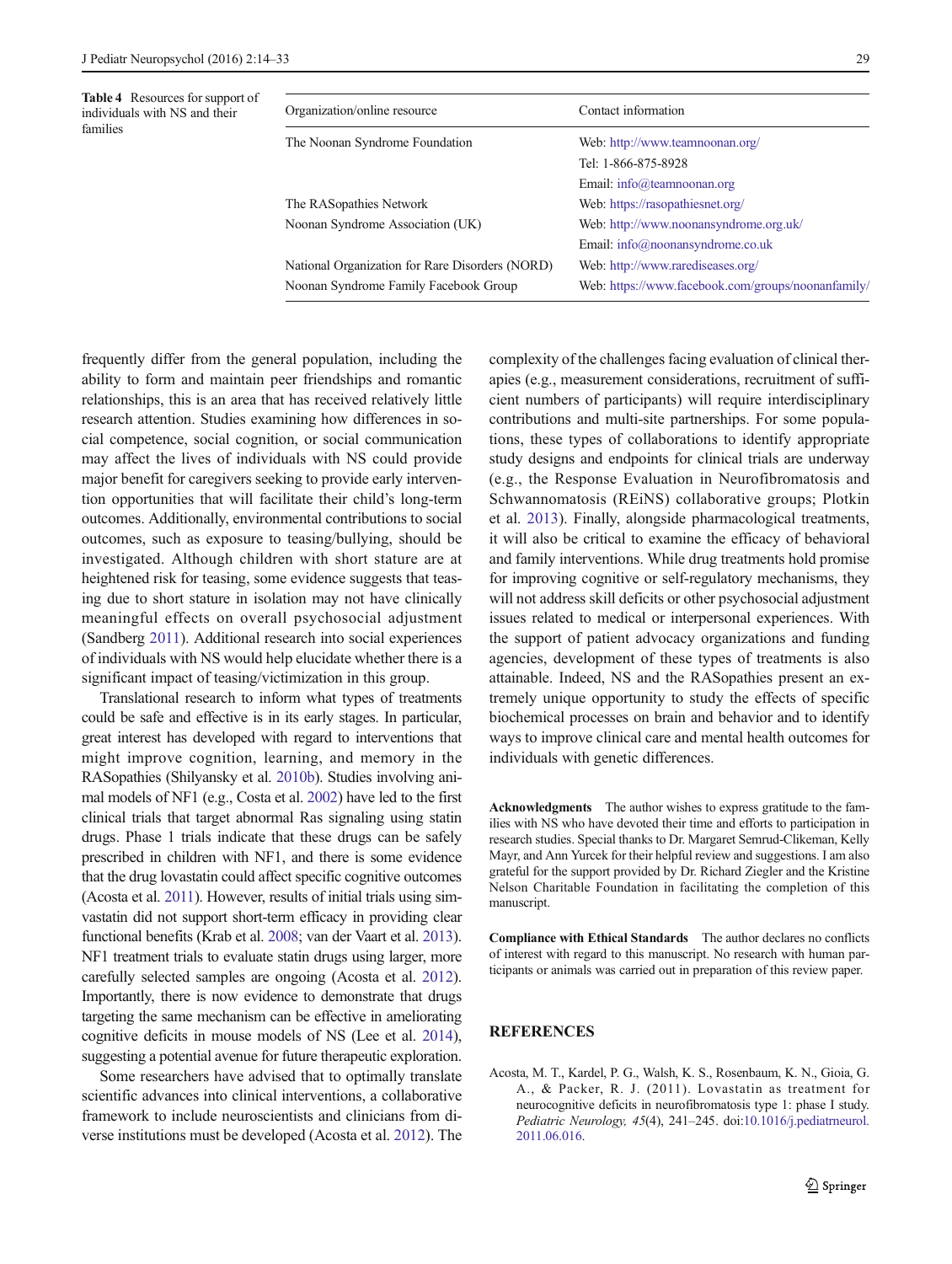- <span id="page-16-0"></span>Acosta, M. T., Bearden, C. E., Castellanos, F. X., Cutting, L., Elgersma, Y., Gioia, G., et al. (2012). The Learning Disabilities Network (LeaDNet): using neurofibromatosis type 1 (NF1) as a paradigm for translational research. American Journal of Medical Genetics. Part A, 158A(9), 2225–2232. doi[:10.1002/ajmg.a.35535](http://dx.doi.org/10.1002/ajmg.a.35535).
- Addissie, Y. A., Kotecha, U., Hart, R. A., Martinez, A. F., Kruszka, P., & Muenke, M. (2015). Craniosynostosis and Noonan syndrome with KRAS mutations: expanding the phenotype with a case report and review of the literature. American Journal of Medical Genetics. Part A. doi[:10.1002/ajmg.a.37259.](http://dx.doi.org/10.1002/ajmg.a.37259)
- Adviento, B., Corbin, I. L., Widjaja, F., Desachy, G., Enrique, N., Rosser, T., et al. (2014). Autism traits in the RASopathies. Journal of Medical Genetics, 51(1), 10–20. doi:[10.1136/jmedgenet-2013-](http://dx.doi.org/10.1136/jmedgenet-2013-101951) [101951.](http://dx.doi.org/10.1136/jmedgenet-2013-101951)
- Alfieri, P., Cesarini, L., Zampino, G., Pantaleoni, F., Selicorni, A., Salerni, A., et al. (2008). Visual function in Noonan and LEOPARD syndrome. Neuropediatrics, 39(6), 335–340. doi:[10.1055/s-0029-](http://dx.doi.org/10.1055/s-0029-1216354) [1216354.](http://dx.doi.org/10.1055/s-0029-1216354)
- Alfieri, P., Cesarini, L., De Rose, P., Ricci, D., Selicorni, A., Menghini, D., et al. (2011a). Visual processing in Noonan syndrome: dorsal and ventral stream sensitivity. American Journal of Medical Genetics. Part A, 155A(10), 2459–2464. doi[:10.1002/ajmg.a.34229](http://dx.doi.org/10.1002/ajmg.a.34229).
- Alfieri, P., Cesarini, L., Mallardi, M., Piccini, G., Caciolo, C., Leoni, C., et al. (2011b). Long term memory profile of disorders associated with dysregulation of the RAS-MAPK signaling cascade. Behavior Genetics, 41(3), 423–429. doi[:10.1007/s10519-011-](http://dx.doi.org/10.1007/s10519-011-9446-5) [9446-5](http://dx.doi.org/10.1007/s10519-011-9446-5).
- Alfieri, P., Piccini, G., Caciolo, C., Perrino, F., Gambardella, M. L., Mallardi, M., et al. (2014). Behavioral profile in RASopathies. American Journal of Medical Genetics. Part A. doi:[10.1002/ajmg.](http://dx.doi.org/10.1002/ajmg.a.36374) [a.36374](http://dx.doi.org/10.1002/ajmg.a.36374).
- Allanson, J. E., Anneren, G., Aoki, Y., Armour, C. M., Bondeson, M. L., Cave, H., et al. (2011). Cardio-facio-cutaneous syndrome: does genotype predict phenotype? American Journal of Medical Genetics. Part C, 157(2), 129–135. doi:[10.1002/ajmg.c.30295](http://dx.doi.org/10.1002/ajmg.c.30295).
- American Psychiatric Association (2000). Diagnostic and statistical manual of mental disorders, fourth edition-text revision. Washington, DC: Author.
- Aoki, Y., Niihori, T., Banjo, T., Okamoto, N., Mizuno, S., Kurosawa, K., et al. (2013). Gain-of-function mutations in RIT1 cause Noonan syndrome, a RAS/MAPK pathway syndrome. American Journal of Human Genetics, 93(1), 173–180. doi:[10.1016/j.ajhg.](http://dx.doi.org/10.1016/j.ajhg.2013.05.021) [2013.05.021](http://dx.doi.org/10.1016/j.ajhg.2013.05.021).
- Arvaniti, A., Samakouri, M., Keskeridou, F., & Veletza, S. (2014). Concurrence of anorexia nervosa and Noonan syndrome. European Eating Disorders Review, 22(1), 83–85. doi[:10.1002/](http://dx.doi.org/10.1002/erv.2261) [erv.2261](http://dx.doi.org/10.1002/erv.2261).
- Bertola, D. R., Pereira, A. C., de Oliveira, P. S., Kim, C. A., & Krieger, J. E. (2004). Clinical variability in a Noonan syndrome family with a new PTPN11 gene mutation. American Journal of Medical Genetics. Part A, 130A(4), 378–383. doi:[10.1002/ajmg.a.30270.](http://dx.doi.org/10.1002/ajmg.a.30270)
- Binder, G., Grathwol, S., von Loeper, K., Blumenstock, G., Kaulitz, R., Freiberg, C., et al. (2012). Health and quality of life in adults with Noonan syndrome. The Journal of Pediatrics, 161(3), 501–505. doi: [10.1016/j.jpeds.2012.02.043.](http://dx.doi.org/10.1016/j.jpeds.2012.02.043) e501.
- Cesarini, L., Alfieri, P., Pantaleoni, F., Vasta, I., Cerutti, M., Petrangeli, V., et al. (2009). Cognitive profile of disorders associated with dysregulation of the RAS/MAPK signaling cascade. American Journal of Medical Genetics. Part A, 149A(2), 140–146. doi[:10.1002/ajmg.a.](http://dx.doi.org/10.1002/ajmg.a.32488) [32488.](http://dx.doi.org/10.1002/ajmg.a.32488)
- Chromik, L. C., Quintin, E. M., Lepage, J. F., Hustyi, K. M., Lightbody, A. A., & Reiss, A. L. (2015). The influence of hyperactivity, impulsivity, and attention problems on social functioning in adolescents and young adults with fragile X syndrome. Journal of Attention Disorders. doi[:10.1177/1087054715571739](http://dx.doi.org/10.1177/1087054715571739).
- Cielo, C. M., & Marcus, C. L. (2015). Obstructive sleep apnoea in children with craniofacial syndromes. Paediatric Respiratory Reviews, 16(3), 189–196. doi[:10.1016/j.prrv.2014.11.003](http://dx.doi.org/10.1016/j.prrv.2014.11.003).
- Colquitt, J. L., & Noonan, J. A. (2014). Cardiac findings in Noonan syndrome on long-term follow-up. Congenital Heart Disease, 9(2), 144–150. doi[:10.1111/chd.12102.](http://dx.doi.org/10.1111/chd.12102)
- Constantino, J., & Gruber, C. (2005). The Social Responsiveness Scale Manual. Los Angeles, CA: Western Psychological Services.
- Cordeddu, V., Di Schiavi, E., Pennacchio, L. A., Ma'ayan, A., Sarkozy, A., Fodale, V., et al. (2009). Mutation of SHOC2 promotes aberrant protein N-myristoylation and causes Noonan-like syndrome with loose anagen hair. Nature Genetics, 41(9), 1022–1026. doi:[10.](http://dx.doi.org/10.1038/ng.425) [1038/ng.425.](http://dx.doi.org/10.1038/ng.425)
- Costa, R. M., Yang, T., Huynh, D. P., Pulst, S. M., Viskochil, D. H., Silva, A. J., et al. (2001). Learning deficits, but normal development and tumor predisposition, in mice lacking exon 23a of Nf1. Nature Genetics, 27(4), 399–405. doi:[10.1038/86898](http://dx.doi.org/10.1038/86898).
- Costa, R. M., Federov, N. B., Kogan, J. H., Murphy, G. G., Stern, J., Ohno, M., et al. (2002). Mechanism for the learning deficits in a mouse model of neurofibromatosis type 1. Nature, 415(6871), 526– 530. doi[:10.1038/nature711.](http://dx.doi.org/10.1038/nature711)
- Cutting, L. E., & Levine, T. M. (2010). Cognitive profile of children with neurofibromatosis and reading disabilities. Child Neuropsychology, 16(5), 417–432. doi[:10.1080/09297041003761985](http://dx.doi.org/10.1080/09297041003761985).
- Dauvilliers, Y., Stal, V., Abril, B., Coubes, P., Bobin, S., Touchon, J., et al. (2007). Chiari malformation and sleep related breathing disorders. Journal of Neurology, Neurosurgery and Psychiatry, 78(12), 1344– 1348. doi:[10.1136/jnnp.2006.108779](http://dx.doi.org/10.1136/jnnp.2006.108779).
- Davis, S., & Laroche, S. (2006). Mitogen-activated protein kinase/ extracellular regulated kinase signalling and memory stabilization: a review. Genes, Brain, and Behavior, 5(2), 61–72. doi:[10.1111/j.](http://dx.doi.org/10.1111/j.1601-183X.2006.00230.x) [1601-183X.2006.00230.x](http://dx.doi.org/10.1111/j.1601-183X.2006.00230.x).
- Diggs-Andrews, K. A., & Gutmann, D. H. (2013). Modeling cognitive dysfunction in neurofibromatosis-1. Trends in Neurosciences, 36(4), 237–247. doi[:10.1016/j.tins.2012.12.002](http://dx.doi.org/10.1016/j.tins.2012.12.002).
- Elliott, C. (1990). Differential Ability Scales. San Antonio, TX: The Psychological Corporation.
- Forehand, R., Jones, D. J., & Parent, J. (2013). Behavioral parenting interventions for child disruptive behaviors and anxiety: what's different and what's the same. Clinical Psychology Review, 33(1), 133– 145. doi[:10.1016/j.cpr.2012.10.010.](http://dx.doi.org/10.1016/j.cpr.2012.10.010)
- Forgeron, P. A., King, S., Stinson, J. N., McGrath, P. J., MacDonald, A. J., & Chambers, C. T. (2010). Social functioning and peer relationships in children and adolescents with chronic pain: a systematic review. Pain Research and Management, 15(1), 27–41.
- Galasso, C., Lo-Castro, A., Di Carlo, L., Pitzianti, M. B., D'Agati, E., Curatolo, P., et al. (2014). Planning deficit in children with neurofibromatosis type 1: a neurocognitive trait independent from attention-deficit hyperactivity disorder (ADHD)? Journal of Child Neurology. doi[:10.1177/0883073813517001.](http://dx.doi.org/10.1177/0883073813517001)
- Galuschka, K., Ise, E., Krick, K., & Schulte-Korne, G. (2014). Effectiveness of treatment approaches for children and adolescents with reading disabilities: a meta-analysis of randomized controlled trials. PloS One, 9(2), e89900. doi[:10.1371/journal.pone.0089900](http://dx.doi.org/10.1371/journal.pone.0089900).
- Gauthier, A. S., Furstoss, O., Araki, T., Chan, R., Neel, B. G., Kaplan, D. R., et al. (2007). Control of CNS cell-fate decisions by SHP-2 and its dysregulation in Noonan syndrome. Neuron, 54(2), 245–262. doi: [10.1016/j.neuron.2007.03.027](http://dx.doi.org/10.1016/j.neuron.2007.03.027).
- Griffiths, R., & Huntley, M. (1996). The Griffiths Mental Development Scales: from birth to 2 years. The Test Agency Ltd: Henley-on-Thames.
- Gripp, K. W., Zand, D. J., Demmer, L., Anderson, C. E., Dobyns, W. B., Zackai, E. H., et al. (2013). Expanding the SHOC2 mutation associated phenotype of Noonan syndrome with loose anagen hair: structural brain anomalies and myelofibrosis. American Journal of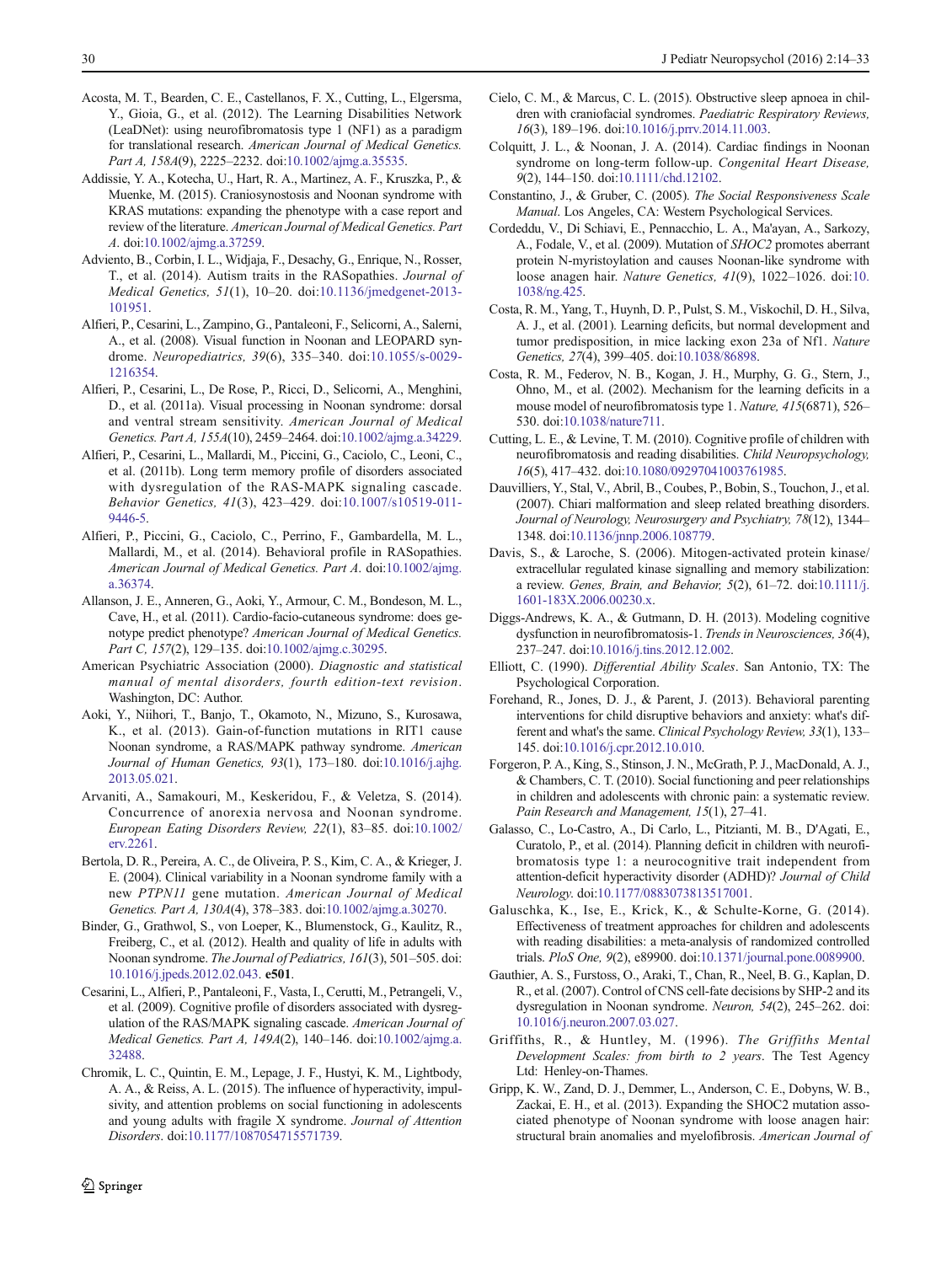<span id="page-17-0"></span>Medical Genetics. Part A, 161A(10), 2420–2430. doi:[10.1002/ajmg.](http://dx.doi.org/10.1002/ajmg.a.36098) [a.36098](http://dx.doi.org/10.1002/ajmg.a.36098).

- Isenberg, J. C., Templer, A., Gao, F., Titus, J. B., & Gutmann, D. H. (2012). Attention skills in children with neurofibromatosis type 1. Journal of Child Neurology. doi:[10.1177/0883073812439435.](http://dx.doi.org/10.1177/0883073812439435)
- Keh, Y. S., Abernethy, L., & Pettorini, B. (2013). Association between Noonan syndrome and Chiari I malformation: a case-based update. Child's Nervous System, 29(5), 749–752. doi[:10.1007/s00381-012-](http://dx.doi.org/10.1007/s00381-012-2000-9) [2000-9](http://dx.doi.org/10.1007/s00381-012-2000-9).
- Khirani, S., Leboulanger, N., Ramirez, A., & Fauroux, B. (2012). Lifethreatening obstructive sleep apnea caused by adenoid hypertrophy in an infant with Noonan syndrome. Case Reports in Pediatrics, 2012, 514514. doi:[10.1155/2012/514514.](http://dx.doi.org/10.1155/2012/514514)
- Koudova, M., Seemanova, E., & Zenker, M. (2009). Novel BRAF mutation in a patient with LEOPARD syndrome and normal intelligence. European Journal of Medical Genetics, 52(5), 337–340. doi:[10.1016/j.ejmg.2009.04.006](http://dx.doi.org/10.1016/j.ejmg.2009.04.006).
- Kover, S. T., Pierpont, E. I., Kim, J. S., Brown, W. T., & Abbeduto, L. (2013). A neurodevelopmental perspective on the acquisition of nonverbal cognitive skills in adolescents with fragile X syndrome. Developmental Neuropsychology, 38(7), 445–460. doi:[10.1080/](http://dx.doi.org/10.1080/87565641.2013.820305) [87565641.2013.820305](http://dx.doi.org/10.1080/87565641.2013.820305).
- Krab, L. C., de Goede-Bolder, A., Aarsen, F. K., Pluijm, S. M., Bouman, M. J., van der Geest, J. N., et al. (2008). Effect of simvastatin on cognitive functioning in children with neurofibromatosis type 1: a randomized controlled trial. Journal of the American Medical Association, 300(3), 287–294. doi[:10.1001/jama.300.3.287](http://dx.doi.org/10.1001/jama.300.3.287).
- Kratz, C. P., Zampino, G., Kriek, M., Kant, S. G., Leoni, C., Pantaleoni, F., et al. (2009). Craniosynostosis in patients with Noonan syndrome caused by germline KRAS mutations. American Journal of Medical Genetics. Part A, 149A(5), 1036–1040. doi[:10.1002/ajmg.a.32786.](http://dx.doi.org/10.1002/ajmg.a.32786)
- Kratz, C. P., Rapisuwon, S., Reed, H., Hasle, H., & Rosenberg, P. S. (2011). Cancer in Noonan, Costello, cardiofaciocutaneous and LEOPARD syndromes. American Journal of Medical Genetics. Part C, 157C(2), 83–89. doi[:10.1002/ajmg.c.30300.](http://dx.doi.org/10.1002/ajmg.c.30300)
- Lee, N. B., Kelly, L., & Sharland, M. (1992). Ocular manifestations of Noonan syndrome. Eye, 6(Pt 3), 328–334. doi:[10.1038/eye.](http://dx.doi.org/10.1038/eye.1992.66) [1992.66.](http://dx.doi.org/10.1038/eye.1992.66)
- Lee, D. A., Portnoy, S., Hill, P., Gillberg, C., Patton, M. A., Allanson, J., et al. (2005). Psychological profile of children with Noonan syndrome. Developmental Medicine and Child Neurology, 47(1), 35–38.
- Lee, B. H., Kim, J. M., Jin, H. Y., Kim, G. H., Choi, J. H., & Yoo, H. W. (2011). Spectrum of mutations in Noonan syndrome and their correlation with phenotypes. The Journal of Pediatrics, 159(6), 1029– 1035. doi[:10.1016/j.jpeds.2011.05.024](http://dx.doi.org/10.1016/j.jpeds.2011.05.024).
- Lee, Y. S., Ehninger, D., Zhou, M., Oh, J. Y., Kang, M., Kwak, C., et al. (2014). Mechanism and treatment for learning and memory deficits in mouse models of Noonan syndrome. Nature Neuroscience, 17(12), 1736–1743. doi[:10.1038/nn.3863](http://dx.doi.org/10.1038/nn.3863).
- Leu, R. M. (2015). Sleep related breathing disorders and the Chiari 1 malformation. Chest. doi[:10.1378/chest.14-3090](http://dx.doi.org/10.1378/chest.14-3090).
- Lindstrom, K., Winbladh, B., Haglund, B., & Hjern, A. (2007). Preterm infants as young adults: a Swedish national cohort study. Pediatrics, 120(1), 70–77. doi:[10.1542/peds.2006-3260.](http://dx.doi.org/10.1542/peds.2006-3260)
- Lion-Francois, L., Gueyffier, F., Mercier, C., Gerard, D., Herbillon, V., Kemlin, I., et al. (2014). The effect of methylphenidate on neurofibromatosis type 1: a randomised, double-blind, placebo-controlled, crossover trial. Orphanet Journal of Rare Diseases, 9(1), 142. doi: [10.1186/s13023-014-0142-4.](http://dx.doi.org/10.1186/s13023-014-0142-4)
- Lo-Castro, A., D'Agati, E., & Curatolo, P. (2011). ADHD and genetic syndromes. Brain and Development, 33(6), 456–461. doi:[10.1016/j.](http://dx.doi.org/10.1016/j.braindev.2010.05.011) [braindev.2010.05.011](http://dx.doi.org/10.1016/j.braindev.2010.05.011).
- Luckasson, R., Borthwick-Duffy, S., Buntinx, W. H. E., Coulter, D. L., Craig, E. M., Schalock, R. L., et al. (2002). Mental retardation:

definition, classification, and systems of supports (10th ed.). Washington, DC US: American Association on Mental Retardation.

- Mainberger, F., Zenker, M., Jung, N. H., Delvendahl, I., Brandt, A., Freudenberg, L., et al. (2013). Impaired motor cortex plasticity in patients with Noonan syndrome. Clinical Neurophysiology, 124(12), 2439–2444. doi:[10.1016/j.clinph.2013.04.343](http://dx.doi.org/10.1016/j.clinph.2013.04.343).
- Marin, L., da Silva, F. T., de Sa, L. C., Brasil, A. S., Pereira, A., Furquim, I. M., et al. (2012). Ocular manifestations of Noonan syndrome. Ophthalmic Genetics, 33(1), 1–5. doi[:10.3109/13816810.2011.](http://dx.doi.org/10.3109/13816810.2011.593606) [593606.](http://dx.doi.org/10.3109/13816810.2011.593606)
- Marino, B. S., Lipkin, P. H., Newburger, J. W., Peacock, G., Gerdes, M., Gaynor, J. W., et al. (2012). Neurodevelopmental outcomes in children with congenital heart disease: evaluation and management: a scientific statement from the American Heart Association. Circulation, 126(9), 1143–1172. doi:[10.1161/CIR.](http://dx.doi.org/10.1161/CIR.0b013e318265ee8a) [0b013e318265ee8a](http://dx.doi.org/10.1161/CIR.0b013e318265ee8a).
- Mautner, V. F., Kluwe, L., Thakker, S. D., & Leark, R. A. (2002). Treatment of ADHD in neurofibromatosis type 1. Developmental Medicine and Child Neurology, 44(3), 164–170.
- Mendez, H. M., & Opitz, J. M. (1985). Noonan syndrome: a review. American Journal of Medical Genetics, 21(3), 493–506. doi:[10.](http://dx.doi.org/10.1002/ajmg.1320210312) [1002/ajmg.1320210312.](http://dx.doi.org/10.1002/ajmg.1320210312)
- Moster, D., Lie, R. T., & Markestad, T. (2008). Long-term medical and social consequences of preterm birth. The New England Journal of Medicine, 359(3), 262–273. doi:[10.1056/NEJMoa0706475](http://dx.doi.org/10.1056/NEJMoa0706475).
- Neri, G., Allanson, J., & Kavamura, M. I. (2008). No reason yet to change diagnostic criteria for Noonan, Costello and cardio-facio-cutaneous syndromes. Journal of Medical Genetics, 45(12), 832. doi[:10.1136/](http://dx.doi.org/10.1136/jmg.2008.063263) img.2008.063263.
- Nishi, E., Mizuno, S., Nanjo, Y., Niihori, T., Fukushima, Y., Matsubara, Y., et al. (2015). A novel heterozygous MAP2K1 mutation in a patient with Noonan syndrome with multiple lentigines. American Journal of Medical Genetics. Part A, 167(2), 407–411. doi[:10.1002/](http://dx.doi.org/10.1002/ajmg.a.36842) [ajmg.a.36842.](http://dx.doi.org/10.1002/ajmg.a.36842)
- Noonan, J. A. (2005). Noonan syndrome. In S. Goldstein & C. R. Reynolds (Eds.), Handbook of neurodevelopmental and genetic disorders in adults (pp. 308–319). New York: Guilford Press.
- Noonan Syndrome Guideline Development Group (2010). Management of Noonan syndrome: a clinical guideline. Resource document. Rasopathies Network. [https://rasopathiesnet.org/wp-content/](https://rasopathiesnet.org/wp-content/uploads/2014/01/265_Noonan_Guidelines.pdf) [uploads/2014/01/265\\_Noonan\\_Guidelines.pdf](https://rasopathiesnet.org/wp-content/uploads/2014/01/265_Noonan_Guidelines.pdf). Accessed 8 Aug 2015.
- Noonan, J. A., & Ehmke, D. A. (1963). Associated noncardiac malformations in children with congenital heart disease. Journal of Pediatrics, 63, 468–470.
- Nystrom, A. M., Ekvall, S., Berglund, E., Bjorkqvist, M., Braathen, G., Duchen, K., et al. (2008). Noonan and cardio-facio-cutaneous syndromes: two clinically and genetically overlapping disorders. Journal of Medical Genetics, 45, 500–506. doi[:10.1136/jmg.2008.](http://dx.doi.org/10.1136/jmg.2008.057653) [057653.](http://dx.doi.org/10.1136/jmg.2008.057653)
- Pagani, M. R., Oishi, K., Gelb, B. D., & Zhong, Y. (2009). The phosphatase SHP2 regulates the spacing effect for long-term memory induction. Cell, 139(1), 186–198. doi[:10.1016/j.cell.2009.08.033](http://dx.doi.org/10.1016/j.cell.2009.08.033).
- Payne, J. M., Hyman, S. L., Shores, E. A., & North, K. N. (2011). Assessment of executive function and attention in children with neurofibromatosis type 1: relationships between cognitive measures and real-world behavior. Child Neuropsychology, 17(4), 313–329. doi:[10.1080/09297049.2010.542746](http://dx.doi.org/10.1080/09297049.2010.542746).
- Pierpont, E. I., Pierpont, M. E., Mendelsohn, N. J., Roberts, A. E., Tworog-Dube, E., & Seidenberg, M. S. (2009). Genotype differences in cognitive functioning in Noonan syndrome. Genes, Brain and Behavior, 8(3), 275–282. doi[:10.1111/j.1601-183X.2008.](http://dx.doi.org/10.1111/j.1601-183X.2008.00469.x) [00469.x.](http://dx.doi.org/10.1111/j.1601-183X.2008.00469.x)
- Pierpont, E. I., Ellis Weismer, S., Roberts, A. E., Tworog-Dube, E., Pierpont, M. E., Mendelsohn, N. J., et al. (2010a). The language phenotype of children and adolescents with Noonan syndrome.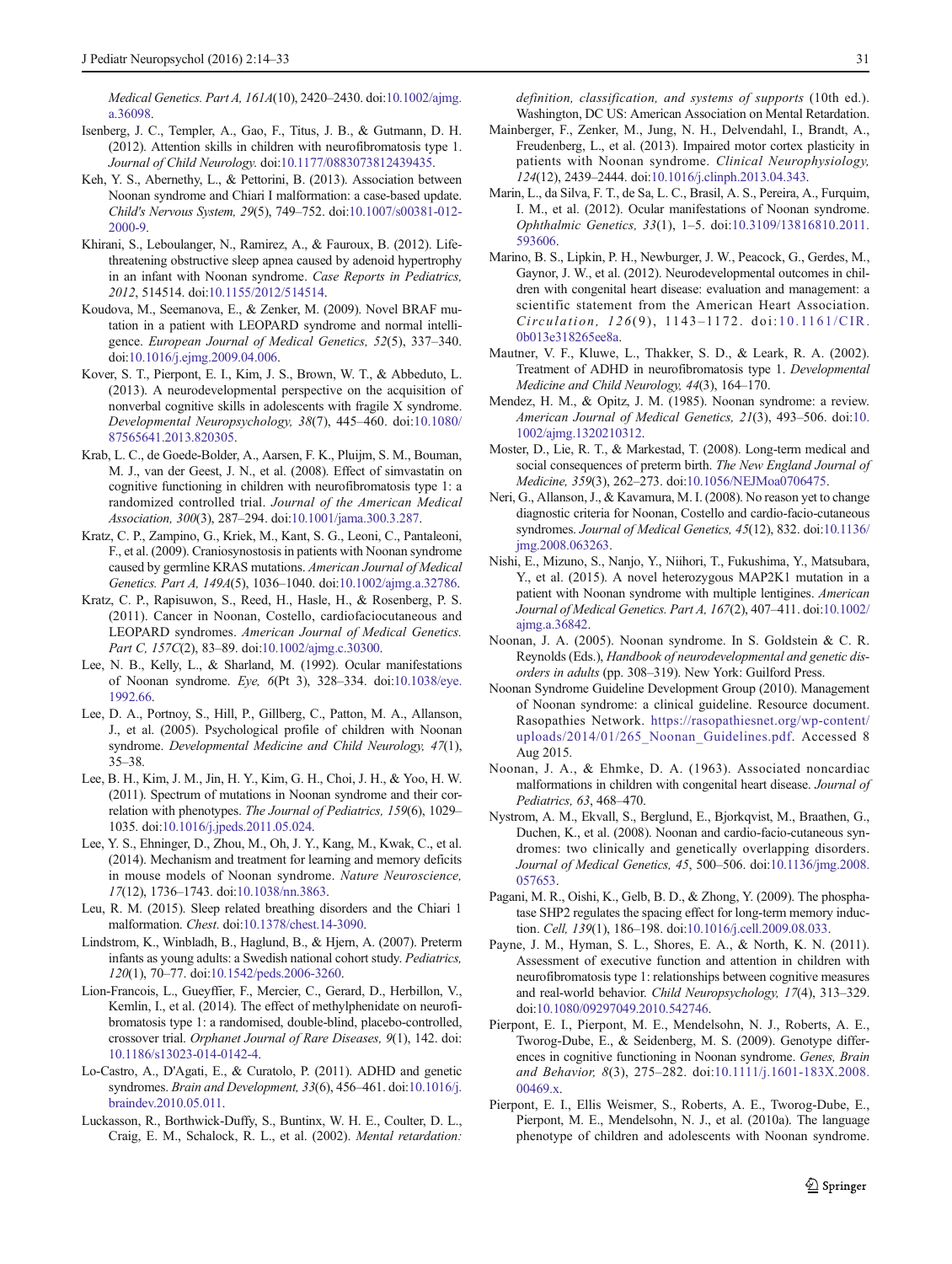<span id="page-18-0"></span>Journal of Speech, Language, and Hearing Research, 53(4), 917– 932. doi[:10.1044/1092-4388\(2009/09-0046\).](http://dx.doi.org/10.1044/1092-4388(2009/�09-0046))

- Pierpont, E. I., Pierpont, M. E., Mendelsohn, N. J., Roberts, A. E., Tworog-Dube, E., Rauen, K. A., et al. (2010b). Effects of germline mutations in the Ras/MAPK signaling pathway on adaptive behavior: cardiofaciocutaneous syndrome and Noonan syndrome. American Journal of Medical Genetics. Part A, 152A(3), 591–600. doi:[10.1002/ajmg.a.33268](http://dx.doi.org/10.1002/ajmg.a.33268).
- Pierpont, E. I., Tworog-Dube, E., & Roberts, A. E. (2013). Learning and memory in children with Noonan syndrome. American Journal of Medical Genetics. Part A, 161(9), 2250–2257. doi[:10.1002/ajmg.a.](http://dx.doi.org/10.1002/ajmg.a.36075) [36075.](http://dx.doi.org/10.1002/ajmg.a.36075)
- Pierpont, E. I., Tworog-Dube, E., & Roberts, A. E. (2015). Attention skills and executive functioning in children with Noonan syndrome and their unaffected siblings. Developmental Medicine and Child Neurology, 57(4), 385–392. doi[:10.1111/dmcn.12621](http://dx.doi.org/10.1111/dmcn.12621).
- Piers, E., & Harris, D. (1989). The Pier-Harris Children's Self-Concept Scale. Los Angeles, CA: Western Psychological Services.
- Plotkin, S. R., Blakeley, J. O., Dombi, E., Fisher, M. J., Hanemann, C. O., Walsh, K. S., et al. (2013). Achieving consensus for clinical trials: the REiNS International Collaboration. Neurology, 81(21 Suppl 1), S1–5. doi[:10.1212/01.wnl.0000435743.49414.b6.](http://dx.doi.org/10.1212/01.wnl.0000435743.49414.b6)
- Powell, K. B., & Voeller, K. K. (2004). Prefrontal executive function syndromes in children. Journal of Child Neurology, 19(10), 785–797.
- Qiu, W., Yin, S., & Stucker, F. (1998). Audiologic manifestations of Noonan syndrome. Otolaryngology - Head and Neck Surgery, 118(3, Pt. 1), 319–323.
- Rauen, K. A. (2013). The RASopathies. Annual Review of Genomics and Human Genetics, 14, 355–369. doi:[10.1146/annurev-genom-](http://dx.doi.org/10.1146/annurev-genom-091212-153523)[091212-153523](http://dx.doi.org/10.1146/annurev-genom-091212-153523).
- Reichow, B., Steiner, A. M., & Volkmar, F. (2013). Cochrane review: social skills groups for people aged 6 to 21 with autism spectrum disorders (ASD). Evidence-based Child Health, 8(2), 266–315. doi: [10.1002/ebch.1903](http://dx.doi.org/10.1002/ebch.1903).
- Rey, A. (1941). L'examen psychologique dans les cas d'encephalopathie traumatique. Archives de Psychologie, 28, 286–340.
- Roberts, A. E., Araki, T., Swanson, K. D., Montgomery, K. T., Schiripo, T. A., Joshi, V. A., et al. (2007). Germline gain-of-function mutations in SOS1 cause Noonan syndrome. Nature Genetics, 39(1), 70-74. doi[:10.1038/ng1926](http://dx.doi.org/10.1038/ng1926).
- Roberts, A. E., Allanson, J. E., Tartaglia, M., & Gelb, B. D. (2013). Noonan syndrome. Lancet, 381(9863), 333–342. doi:[10.1016/](http://dx.doi.org/10.1016/S0140-6736(12)61023-X) [S0140-6736\(12\)61023-X](http://dx.doi.org/10.1016/S0140-6736(12)61023-X).
- Robins, D., Fein, D., Barton, M., & Green, J. (2001). The Modified Checklist for Autism in Toddlers: an initial study investigating the early detection of autism and pervasive developmental disorders. Journal of Autism and Developmental Disorders, 31, 131–144.
- Romano, A. A., Allanson, J. E., Dahlgren, J., Gelb, B. D., Hall, B., Pierpont, M. E., et al. (2010). Noonan syndrome: clinical features, diagnosis, and management guidelines. Pediatrics, 126(4), 746– 759. doi[:10.1542/peds.2009-3207](http://dx.doi.org/10.1542/peds.2009-3207).
- Rowbotham, I., Pit-ten Cate, I. M., Sonuga-Barke, E. J., & Huijbregts, S. C. (2009). Cognitive control in adolescents with neurofibromatosis type 1. Neuropsychology, 23(1), 50–60. doi[:10.1037/a0013927](http://dx.doi.org/10.1037/a0013927).
- Rutter, M., Bailey, A., & Lord, C. (2003). Social communication questionnaire. Los Angeles, CA: Western Psychological Services.
- Samuels, I. S., Saitta, S. C., & Landreth, G. E. (2009). MAP'ing CNS development and cognition: an ERKsome process. Neuron, 61(2), 160–167. doi[:10.1016/j.neuron.2009.01.001](http://dx.doi.org/10.1016/j.neuron.2009.01.001).
- Sandberg, D. E. (2011). Short stature: psychosocial interventions. Hormone Research in Pædiatrics, 76(Suppl 3), 29–32. doi[:10.](http://dx.doi.org/10.1159/000330151) [1159/000330151.](http://dx.doi.org/10.1159/000330151)
- Sarimski, K. (2000). Developmental and behavioural phenotype in Noonan syndrome? Genetic Counseling, 11(4), 383–390.
- Sarkozy, A., Digilio, M. C., & Dallapiccola, B. (2008). LEOPARD syn-drome. Orphanet Journal of Rare Diseases, 3, 13. doi:[10.1186/](http://dx.doi.org/10.1186/1750-1172-3-13) [1750-1172-3-13](http://dx.doi.org/10.1186/1750-1172-3-13).
- Sarkozy, A., Carta, C., Moretti, S., Zampino, G., Digilio, M. C., Pantaleoni, F., et al. (2009). Germline BRAF mutations in Noonan, LEOPARD, and cardiofaciocutaneous syndromes: molecular diversity and associated phenotypic spectrum. Human Mutation, 30(4), 695–702. doi[:10.1002/humu.20955.](http://dx.doi.org/10.1002/humu.20955)
- Scantlebury, N., Cunningham, T., Dockstader, C., Laughlin, S., Gaetz, W., Rockel, C., et al. (2014). Relations between white matter maturation and reaction time in childhood. Journal of the International Neuropsychological Society, 20(1), 99–112. doi:[10.1017/](http://dx.doi.org/10.1017/S1355617713001148) [S1355617713001148.](http://dx.doi.org/10.1017/S1355617713001148)
- Schubbert, S., Zenker, M., Rowe, S., Boll, S., Klein, C., Bollag, G., et al. (2006). Germline KRAS mutations cause Noonan syndrome. Nature Genetics, 38(3), 331–336. doi:[10.1038/ng1748](http://dx.doi.org/10.1038/ng1748).
- Shadfar, S., Drake, A. F., Vaughn, B. V., & Zdanski, C. J. (2012). Pediatric airway abnormalities: evaluation and management. Oral and Maxillofacial Surgery Clinics of North America, 24(3), 325– 336. doi[:10.1016/j.coms.2012.04.005](http://dx.doi.org/10.1016/j.coms.2012.04.005).
- Shah, N., Rodriguez, M., Louis, D. S., Lindley, K., & Milla, P. J. (1999). Feeding difficulties and foregut dysmotility in Noonan's syndrome. Archives of Disease in Childhood, 81(1), 28–31.
- Sharland, M., Burch, M., McKenna, W., & Paton, M. (1992). A clinical study of Noonan Syndrome. Archives of Disease in Childhood, 67(2), 178–183.
- Shaw, A. C., Kalidas, K., Crosby, A. H., Jeffery, S., & Patton, M. A. (2007). The natural history of Noonan syndrome: a long-term follow-up study. Archives of Disease in Childhood, 92(2), 128–132. doi:[10.1136/adc.2006.104547](http://dx.doi.org/10.1136/adc.2006.104547).
- Sheslow, D., & Adams, W. (2003). Wide range assessment of memory and learning (2nd ed.). Lutz, FL: Psychological Assessment Resources, Inc.
- Shilyansky, C., Karlsgodt, K. H., Cummings, D. M., Sidiropoulou, K., Hardt, M., James, A. S., et al. (2010a). Neurofibromin regulates corticostriatal inhibitory networks during working memory performance. Proceedings of the National Academy of Sciences of the United States of America, 107(29), 13141–13146. doi[:10.1073/](http://dx.doi.org/10.1073/pnas.1004829107) [pnas.1004829107](http://dx.doi.org/10.1073/pnas.1004829107).
- Shilyansky, C., Lee, Y. S., & Silva, A. J. (2010b). Molecular and cellular mechanisms of learning disabilities: a focus on NF1. Annual Review of Neuroscience, 33, 221–243. doi:[10.1146/annurev-neuro-060909-](http://dx.doi.org/10.1146/annurev-neuro-060909-153215) [153215.](http://dx.doi.org/10.1146/annurev-neuro-060909-153215)
- Smpokou, P., Tworog-Dube, E., Kucherlapati, R. S., & Roberts, A. E. (2012). Medical complications, clinical findings, and educational outcomes in adults with Noonan syndrome. American Journal of Medical Genetics. Part A, 158A(12), 3106–3111. doi[:10.1002/ajmg.a.35639](http://dx.doi.org/10.1002/ajmg.a.35639).
- Smpokou, P., Zand, D. J., Rosenbaum, K. N., & Summar, M. L. (2015). Malignancy in Noonan syndrome and related disorders. Clinical Genetics. doi:[10.1111/cge.12568.](http://dx.doi.org/10.1111/cge.12568)
- Storch, E. A., & Ledley, D. R. (2005). Peer victimization and psychosocial adjustment in children: current knowledge and future directions. Clinical Pediatrics, 44(1), 29–38.
- Tartaglia, M., Mehler, E. L., Goldberg, R., Zampino, G., Brunner, H. G., Kremer, H., et al. (2001). Mutations in PTPN11, encoding the protein tyrosine phosphatase SHP-2, cause Noonan syndrome. Nature Genetics, 29(4), 465–468. doi:[10.1038/ng772](http://dx.doi.org/10.1038/ng772).
- Tartaglia, M., Kalidas, K., Shaw, A., Song, X., Musat, D. L., van der Burgt, I., et al. (2002). PTPN11 mutations in Noonan syndrome: molecular spectrum, genotype-phenotype correlation, and phenotypic heterogeneity. American Journal of Human Genetics, 70(6), 1555–1563. doi[:10.1086/340847](http://dx.doi.org/10.1086/340847).
- Tartaglia, M., Pennacchio, L. A., Zhao, C., Yadav, K. K., Fodale, V., Sarkozy, A., et al. (2007). Gain-of-function SOS1 mutations cause a distinctive form of Noonan syndrome. Nature Genetics, 39(1), 75– 79. doi[:10.1038/ng1939](http://dx.doi.org/10.1038/ng1939).